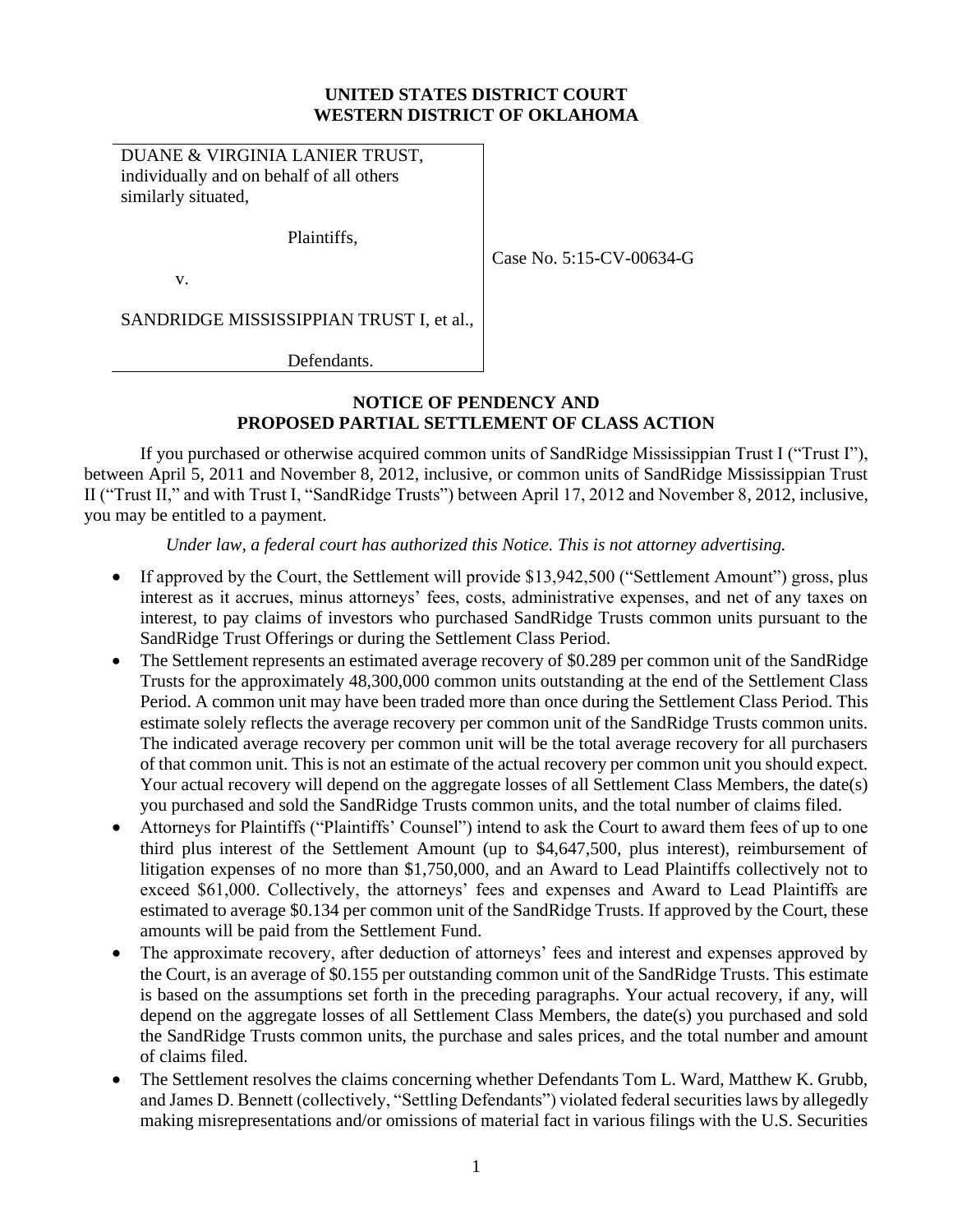and Exchange Commission and in other public statements to the investing public concerning the production, reserves, and economics of the SandRidge Trusts' core holdings in an area referred to as the Mississippian play (the "Mississippian") throughout the Settlement Class Period (the "Action"). Settling Defendants have denied and continue to deny each, any, and all allegations of wrongdoing, fault, liability, or damage whatsoever asserted by Plaintiffs. Settling Defendants have also denied, *inter alia*, the allegations that Plaintiffs or the Settlement Class have suffered damages or that Plaintiffs or the Settlement Class were harmed by the conduct alleged in the Action. Settling Defendants continue to believe the claims asserted against them in the Action are wholly without merit.

- Your legal rights will be affected whether you act or do not act. If you do not act, you may permanently forfeit your right to recover on the Released Claims. Therefore, you should read this Notice carefully.
- This Settlement does not resolve the claims against SandRidge Mississippian Trust I or SandRidge Energy, Inc. (with Settling Defendants, "Defendants").

| <b>SUBMIT A CLAIM FORM</b>  | The only way to get a payment.                              |
|-----------------------------|-------------------------------------------------------------|
| <b>NO LATER THAN</b>        |                                                             |
| <b>AUGUST 19, 2022</b>      |                                                             |
| <b>EXCLUDE YOURSELF</b>     | Get no payment. This is the only option that allows you     |
| <b>NO LATER THAN</b>        | to ever be part of any other lawsuit against the Settling   |
| <b>SEPTEMBER 2, 2022</b>    | Defendants or the other Released Persons about the legal    |
|                             | claims related to the issues in this Action.                |
| <b>OBJECT NO LATER THAN</b> | Write to the Court about why you do not like the            |
| <b>SEPTEMBER 22, 2022</b>   | Settlement.                                                 |
| <b>GO TO A HEARING ON</b>   | Ask to speak no later than September 22, 2022 in Court      |
| <b>OCTOBER 6, 2022</b>      | about the fairness of the Settlement on October 6, 2022.    |
| <b>DO NOTHING</b>           | Get no payment. Give up rights. You will still be a         |
|                             | Settlement Class Member, which means that you give up       |
|                             | your right to ever be part of any other lawsuit against the |
|                             | Settling Defendants about the legal claims being resolved   |
|                             | by this Settlement and you will be bound by any             |
|                             | judgments or orders entered by the Court in this Action.    |

## **YOUR LEGAL RIGHTS AND OPTIONS IN THIS SETTLEMENT**

# **INQUIRIES**

**Please do not contact the Court regarding this Notice.** All inquiries concerning this Notice, the Proof of Claim and Release Form, or any other questions by Settlement Class Members should be directed to:

| SandRidge Trusts Securities Settlement | or | Plaintiffs' Counsel            |
|----------------------------------------|----|--------------------------------|
| c/o Strategic Claims Services          |    |                                |
| P.O. Box 230                           |    | Jonathan Horne, Esq.           |
| 600 N. Jackson St., Ste. 205           |    | THE ROSEN LAW FIRM, P.A.       |
| Media, Pennsylvania 19063              |    | 275 Madison Avenue, 40th Floor |
| Tel.: (866) 274-4004                   |    | New York, New York 10016       |
| Fax: (610) 565-7985                    |    | Tel.: (212) 686-1060           |
| Email: info@strategicclaims.net        |    | Fax: (212) 202-3827            |
|                                        |    | Email: jhorne@rosenlegal.com   |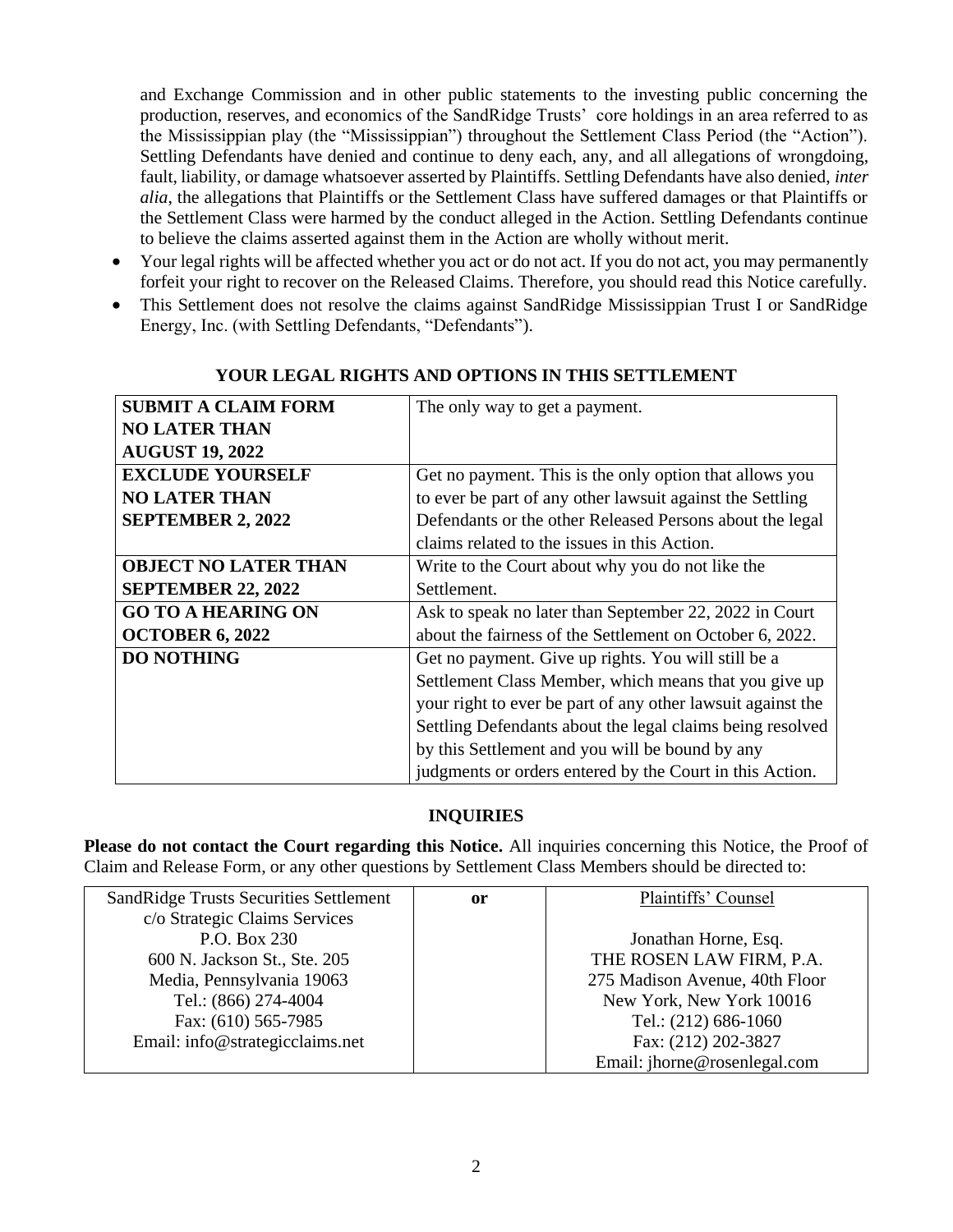#### **DEFINITIONS**

All capitalized terms not otherwise defined herein shall have the same meanings as set forth in the Stipulation and Agreement of Settlement, dated November 16, 2021 ("Stipulation").

#### **COMMON QUESTIONS AND ANSWERS CONCERNING THE SETTLEMENT**

#### **1. Why did I get this Notice?**

You or someone in your family may have acquired Trust I common units between April 5, 2011 and November 8, 2012, or Trust II common units between April 17, 2012 and November 8, 2012, all dates inclusive.

### **2. What is this lawsuit about?**

The action is known as *Duane & Virginia Lanier Trust v. SandRidge Mississippian Trust I*, *et al*., Case No. 15-cv-00634-G (W.D. Okla.) ("Action"). The Court in charge of the case is the United States District Court for the Western District of Oklahoma.

The Action alleges that Defendants violated certain federal securities laws by making misrepresentations and/or omissions of material fact in various filings with the U.S. Securities and Exchange Commission and in other public statements to the investing public concerning the production, reserves, and economics of the SandRidge Trusts' core holdings in an area referred to as the Mississippian play (the "Mississippian") throughout the Settlement Class Period. The operative Amended Complaint for Violations of the Federal Securities Laws ("Complaint") alleges that once the true facts were disclosed, the price of the SandRidge Trusts common units fell. The Settling Defendants deny that they have engaged in any wrongdoing as alleged by Plaintiffs, deny any liability whatsoever for any of the claims alleged by Plaintiffs, and deny that the Settlement Class has suffered any injuries or damages. The Settling Defendants also have denied and continue to deny, among other allegations, that the price of Trust I or Trust II common units was artificially inflated by reason of alleged misrepresentations, non-disclosures, or otherwise. The Settlement shall in no event be construed as, or deemed to be evidence of, liability, fault, wrongdoing, injury, or damages, or of any wrongful conduct, acts, or omissions on the part of any of the Released Persons (including Settling Defendant Ward, Bennett, and Grubb), or of any infirmity of any defense, or of any damages to the Plaintiffs or any other Settlement Class Member. The Settlement resolves all of the claims in the Action, as well as certain other claims or potential claims, including Unknown Claims and the Released Claims, against Settling Defendants and the Related Parties.

The court has not ruled as to whether any Settling Defendant is liable to Plaintiffs or to the Settlement Class. This notice is not an expression of any opinion by the court with respect to the truth of the allegations in the action or the merits of the claims or defenses asserted. This notice is solely to advise you of the pendency and proposed settlement of this action and your rights in connection with that settlement.

### **3. Why is this a putative class action?**

In a class action, one or more persons and/or entities, called plaintiffs, sue on behalf of all persons and/or entities who have similar claims. All of these persons and/or entities are referred to collectively as a class, and these individual persons and/or entities are known as class members. One court resolves all of the issues for all class members, except for those class members who exclude themselves from the class.

### **4. Why is there a Settlement?**

Plaintiffs and Settling Defendants do not agree regarding the merits of Plaintiffs' allegations and Settling Defendants' defenses with respect to liability or the average amount of damages per common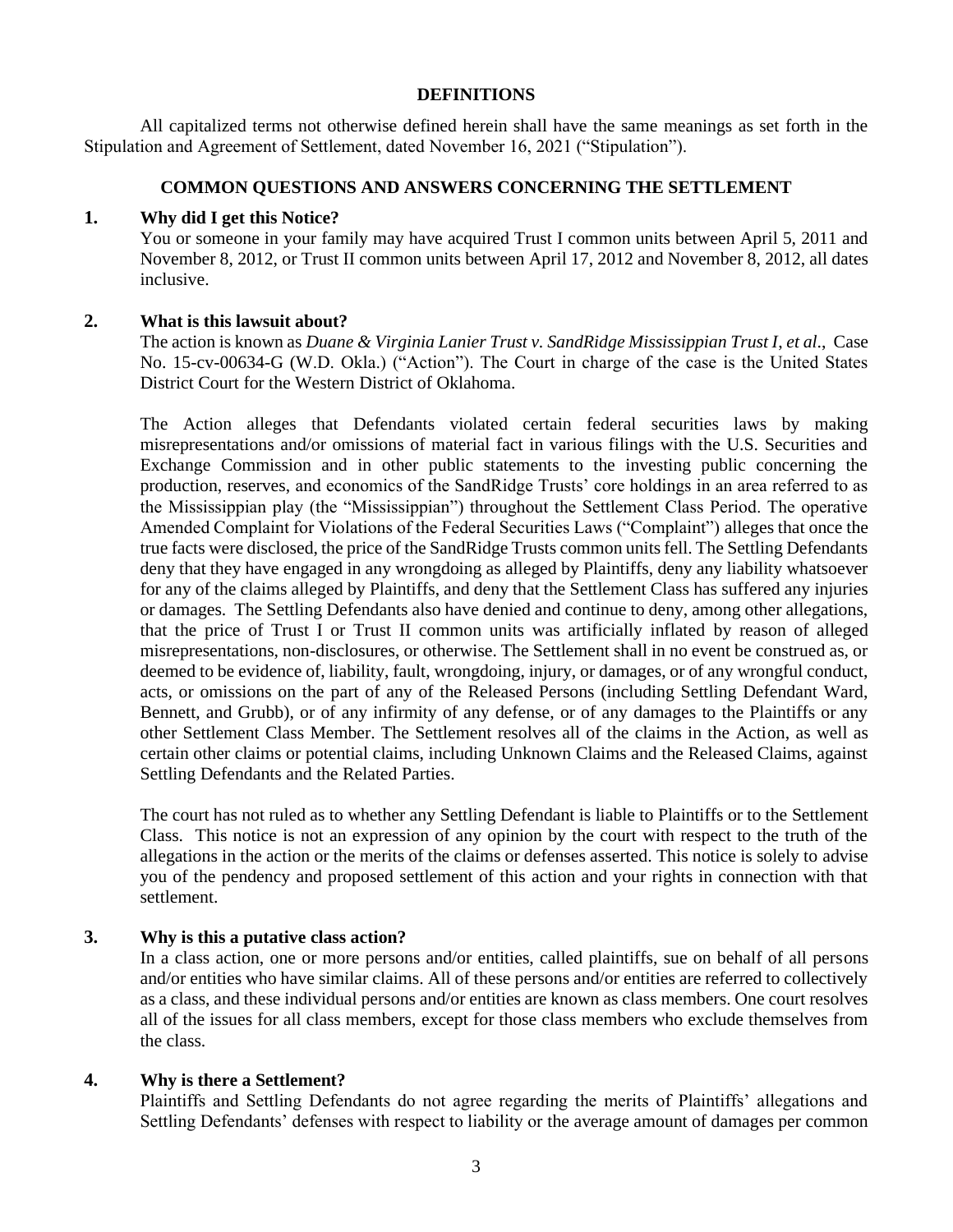unit, if any, that would be recoverable if Plaintiffs were to prevail at trial on each claim. The issues on which Plaintiffs and Settling Defendants disagree include: (1) whether the challenged statements were materially false or misleading or otherwise actionable under federal securities law; (2) whether the challenged statements were made with wrongful intent; (3) whether the alleged disclosures were corrective disclosures; (4) the causes of the loss in the value of the SandRidge Trusts common units; and (5) the amount of alleged damages, if any, that could be recovered at trial.

This matter has not gone to trial and the Court has not decided in favor of either Plaintiffs or Settling Defendants. Instead, Plaintiffs and Settling Defendants have agreed to settle the Action. Plaintiffs and Plaintiffs' Counsel believe the Settlement is best for all Settlement Class Members because of the risks associated with continued litigation and the nature of the defenses raised by Settling Defendants. Among the reasons that Plaintiffs and Plaintiffs' Counsel believe the Settlement is fair is that there is uncertainty about whether they would be able to prove that any challenged statement was false or misleading, that the alleged misstatements and omissions actually caused the Settlement Class any damages, and the amount of damages, if any.

Even if Plaintiffs were to win at trial, and also prevail on appeal, Plaintiffs might not be able to collect some, or all, of any judgment they could be awarded. Moreover, while litigation of this type is usually expensive, there is also a significant risk that, even if Plaintiffs' allegations were found to be true, the total amount of damages to which Settlement Class Members would be entitled could be substantially reduced.

## **5. How do I know if I am part of the Settlement?**

The Settlement Class consists of those persons who purchased or otherwise acquired the Trust I common units from April 5, 2011 and November 8, 2012, both dates inclusive, or who purchased or otherwise acquired the Trust II common units from April 17, 2012 and November 8, 2012, both dates inclusive. $1$ 

### **6. Are there exceptions to being included?**

Yes. Excluded from the Settlement Class are (i) opt-outs, *i.e.*, those Persons who timely and validly request exclusion from the Settlement Class, (ii) Defendants, (iii) the officers and directors of SandRidge at all relevant times; (iv) the trustee of Trust I and Trust II; (v) members of the immediate family of Defendants; (vi) any person, firm, trust, corporation, officer, director or other individual or entity in which any Defendant has a controlling interest, or which is related to or affiliated with any of the Defendants; (vii) Defendants' liability insurance carriers and any affiliates or subsidiaries thereof; and (viii) the legal representatives, agents, affiliates, heirs, successors-in-interest or assigns of any such excluded party.

### **7. I am still not sure whether I am included.**

If you are still not sure whether you are included, you can ask for free help. For more information, you can contact the Claims Administrator, Strategic Claims Services, by phone at (866) 274-4004 or by facsimile at (610) 565-7985, or visit the website at www.strategicclaims.net/SandRidge/, or fill out and return the Proof of Claim and Release Form described in Question 9, to see if you qualify.

# **8. What does the Settlement provide?**

### **a. What is the Settlement Fund?**

The proposed Settlement provides for Settling Defendants to cause their insurers to pay \$13,942,500 into a settlement fund ("Settlement Fund"). The Settlement is subject to Court approval. Also, subject

<sup>&</sup>lt;sup>1</sup> During the Settlement Class Period, the SandRidge Trusts common units were listed on the NYSE under the ticker symbols "SDT" (Trust I) and "SDR" (Trust II).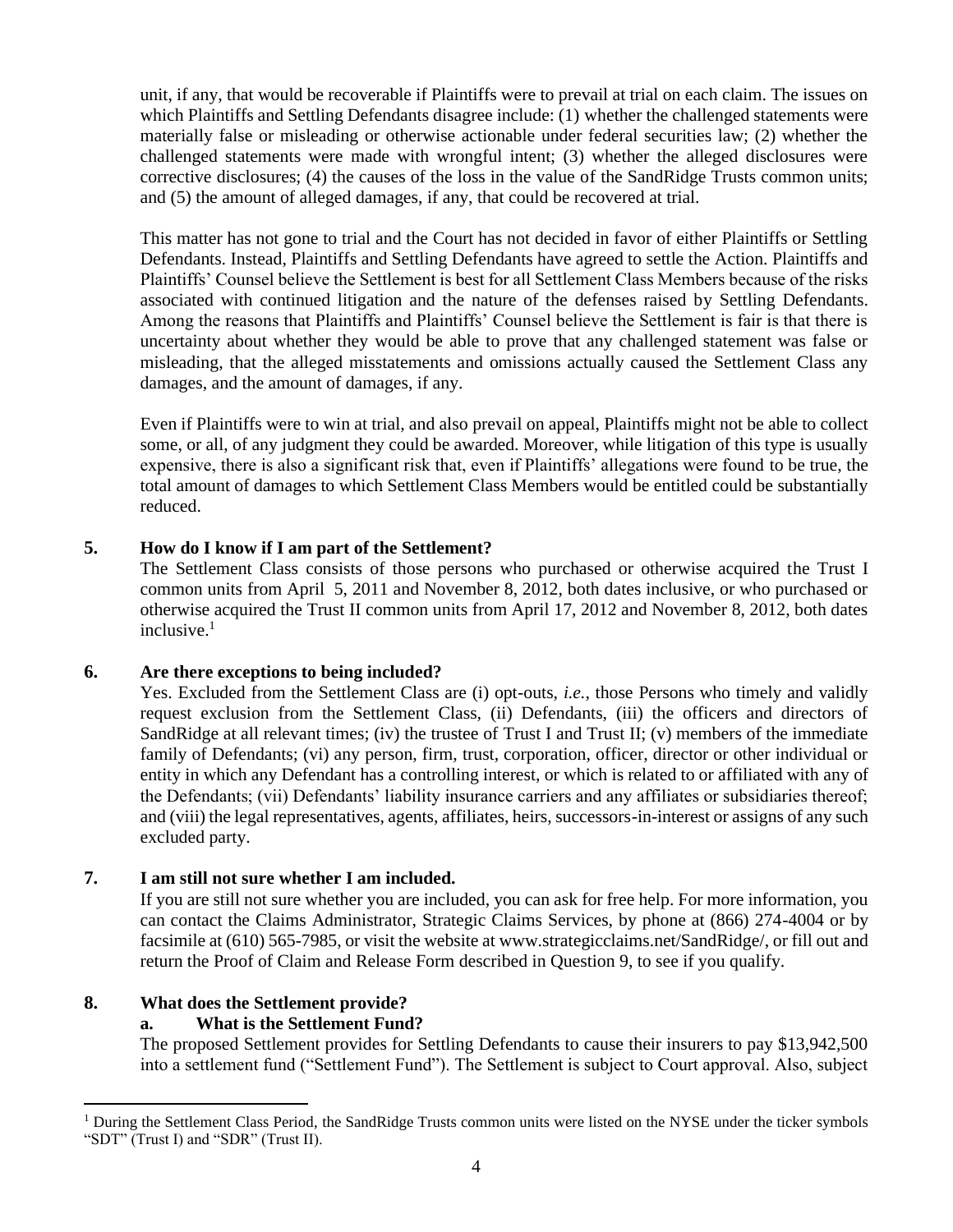to the Court's approval, a portion of the Settlement Fund will be used to pay attorneys' fees with interest and reasonable litigation expenses to Plaintiffs' Counsel, and any Award to Lead Plaintiffs. A portion of the Settlement Fund also will be used to pay taxes due on interest earned by the Settlement Fund, if necessary, and the costs of the claims administration, including the costs of printing and mailing this Notice and the costs of publishing notice. After the foregoing deductions from the Settlement Fund have been made, the amount remaining ("Net Settlement Fund") will be distributed to Settlement Class Members who submit timely, valid claims, according to the Plan of Allocation to be approved by the Court.

#### **b. What can you expect to receive under the proposed Settlement?**

Your share of the Net Settlement Fund will or may depend on: (i) the number of claims filed; (ii) the dates you purchased and sold the SandRidge Trusts common units; (iii) the prices of your purchases and sales; (iv) the amount of administrative costs, including the costs of notice; and (v) the amount awarded by the Court to Plaintiffs' Counsel for attorneys' fees, costs, and expenses and to Plaintiffs.

The Claims Administrator will determine each Settlement Class Member's *pro rata* share of the Net Settlement Fund based upon each Settlement Class Member's valid "Recognized Loss." The Recognized Loss formula is not intended to be an estimate of the amount that a Settlement Class Member might have been able to recover after a trial; it also is not an estimate of the amount that will be paid to Authorized Claimants pursuant to the Settlement. The Recognized Loss formula is the basis upon which the Net Settlement Fund will be proportionately allocated to the Settlement Class Members with valid claims.

The Net Settlement Fund will be distributed to Settlement Class Members who submit a Proof of Claim and Release Form and whose claims for recovery are allowed by the Claims Administrator pursuant to the terms of the Settlement Stipulation or by order of the Court under the below Plan of Allocation ("Authorized Claimants"), which reflects Plaintiffs' contention that the price of the SandRidge Trusts common units declined following disclosure of omitted material information. Settling Defendants have denied and continue to deny these allegations and any and all allegations of wrongdoing, fault, liability, or damage whatsoever asserted in the Action.

#### **PROPOSED PLAN OF ALLOCATION OF THE NET SETTLEMENT FUND AMONG CLASS MEMBERS**

The Plan of Allocation is a matter separate and apart from the proposed Settlement, and any decision by the Court concerning the Plan of Allocation shall not affect the validity or finality of the proposed Settlement. The Court may approve the Plan of Allocation with or without modifications agreed to among the Parties, or another plan of allocation, without further notice to Settlement Class Members. Any orders regarding a modification of the Plan of Allocation will be posted to the Claims Administrator's website, www.strategicclaims.net/SandRidge/.

The Claims Administrator shall determine each Authorized Claimant's *pro rata* unit of the Net Settlement Fund based upon each Authorized Claimant's Recognized Loss. **Please Note**: The Recognized Loss formula, set forth below, is not intended to be an estimate of the amount of what a Settlement Class Member might have been able to recover after a trial, nor is it an estimate of the amount that will be paid to Authorized Claimants pursuant to the Settlement. The Recognized Loss formula is the basis upon which the Net Settlement Fund will be proportionately allocated to the Authorized Claimants. To the extent there are sufficient funds in the Net Settlement Fund, each Authorized Claimant will receive an amount equal to the Authorized Claimant's Recognized Loss and subject to the provisions in the preceding paragraph. If, however, the amount in the Net Settlement Fund is not sufficient to permit payment of the total Recognized Loss of each Authorized Claimant, then each Authorized Claimant shall be paid the percentage of the Net Settlement Fund that each Authorized Claimant's Recognized Loss bears to the total Recognized Losses of all Authorized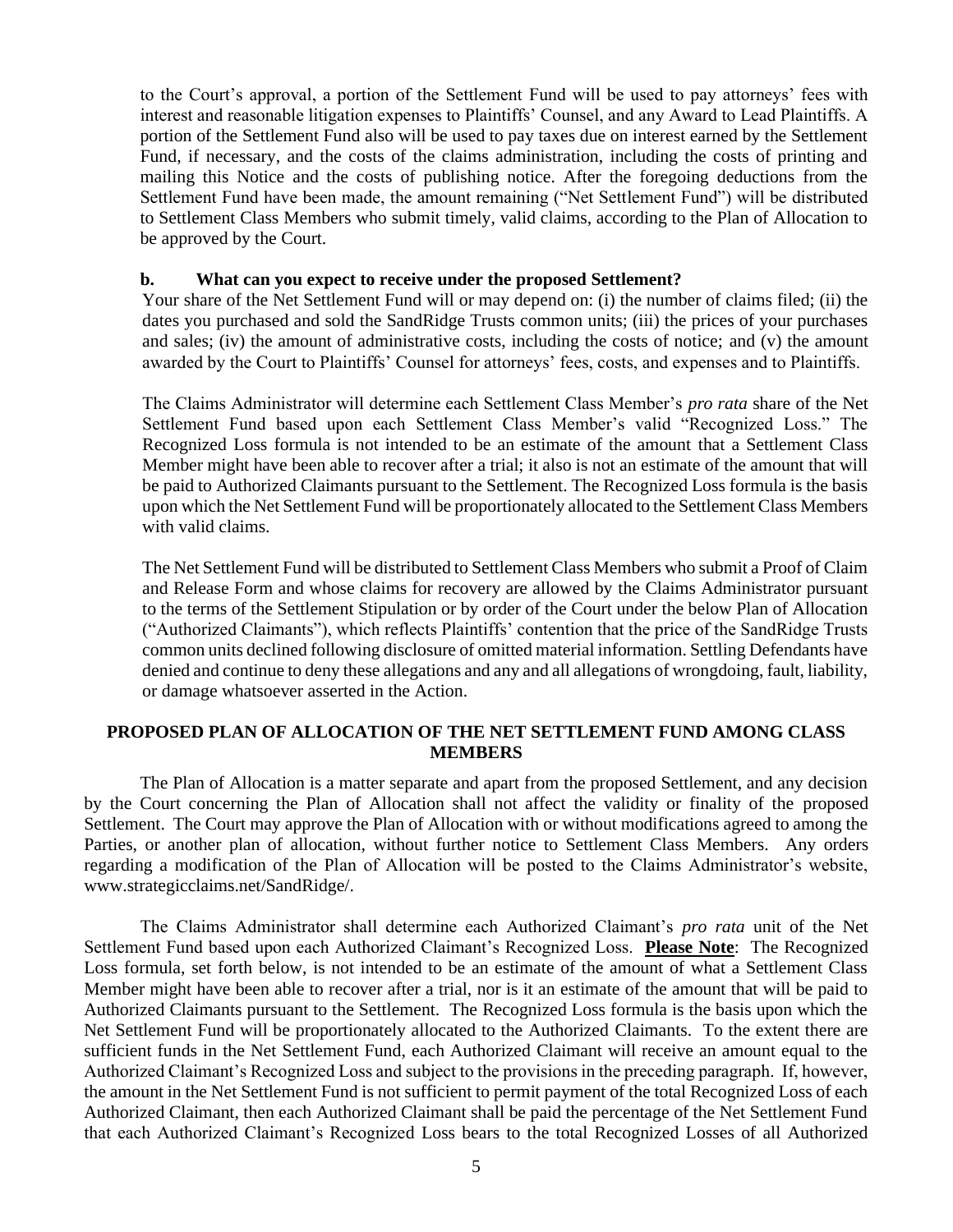Claimants and subject to the provisions in the preceding paragraph (*i.e.*, "*pro rata* unit"). No distribution will be made on a claim where the potential distribution amount is less than ten dollars (\$10.00) in cash.

If any funds remain in the Net Settlement Fund by reason of uncashed checks, or otherwise, after the Claims Administrator has made reasonable and diligent efforts to have Authorized Claimants who are entitled to participate in the distribution of the Net Settlement Fund cash their distribution checks, then any balance remaining in the Net Settlement Fund six (6) months after the initial distribution of such funds shall be used: (i) first, to pay any amounts mistakenly omitted from the initial distribution to Authorized Claimants; (ii) second, to pay any additional Notice and Administration Costs incurred in administering the Settlement; and (iii) finally, to make a second distribution to Authorized Claimants who cashed their checks from the initial distribution and who would receive at least \$10.00 from such second distribution, after payment of the estimated costs or fees to be incurred in administering the Net Settlement Fund and in making this second distribution, if such second distribution is economically feasible. If six (6) months after such second distribution, if undertaken, or if such second distribution is not undertaken, any funds shall remain in the Net Settlement Fund after the Claims Administrator has made reasonable and diligent efforts to have Authorized Claimants who are entitled to participate in this Settlement cash their checks, any funds remaining in the Net Settlement Fund shall be donated to a non-profit charitable organization(s) selected by Plaintiffs' Counsel.

## **THE BASIS FOR CALCULATING YOUR RECOGNIZED LOSS**

- **(I) Recognized Loss for the Trust I Common Units Purchased or Acquired During the Settlement Class Period (April 5, 2011 to November 8, 2012, inclusive) will be calculated as follows:**
	- (A) For units purchased or acquired during the Settlement Class Period and sold during the Settlement Class Period, the Recognized Loss per unit shall be \$0.
	- (B) For units purchased or acquired during the Settlement Class Period and sold during the period November 9, 2012 to March 4, 2013, both dates inclusive, the Recognized Loss per unit shall will be the *lesser* of: (1) the inflation per unit as set forth in Inflation Table A below; or (2) the purchase price per unit minus the sales price per unit.
	- (C) For units purchased or otherwise acquired during the Settlement Class Period and sold during the period March 5, 2013 through June 2, 2013, inclusive, the Recognized Loss will be the *lesser* of: (1) the inflation as set forth in Inflation Table A below; or (2) the difference between the purchase price per unit and the average closing unit price as of date of sale provided in Table B below.
	- (D) For units purchased or otherwise acquired during the Settlement Class Period and retained as of the close of trading on June 2, 2013, the Recognized Loss will be the *lesser* of: (1) the inflation per unit as set forth in Inflation Table A below; or (2) the purchase price per unit minus  $$13.61<sup>2</sup>$  per unit.

<sup>&</sup>lt;sup>2</sup> Pursuant to Section 21(D)(e)(1) of the Private Securities Litigation Reform Act of 1995, "in any private action arising under this title in which the plaintiff seeks to establish damages by reference to the market price of a security, the award of damages to the plaintiff shall not exceed the difference between the purchase or sale price paid or received, as appropriate, by the plaintiff for the subject security and mean trading price of that security during the 90-day period beginning on the date on which the information correcting the misstatement or omission that is the basis for the action is disseminated." \$13.61 per unit was the mean (average) daily closing trading price of the Trust I common units the 90-day period beginning on March 5, 2013 through and including June 2, 2013.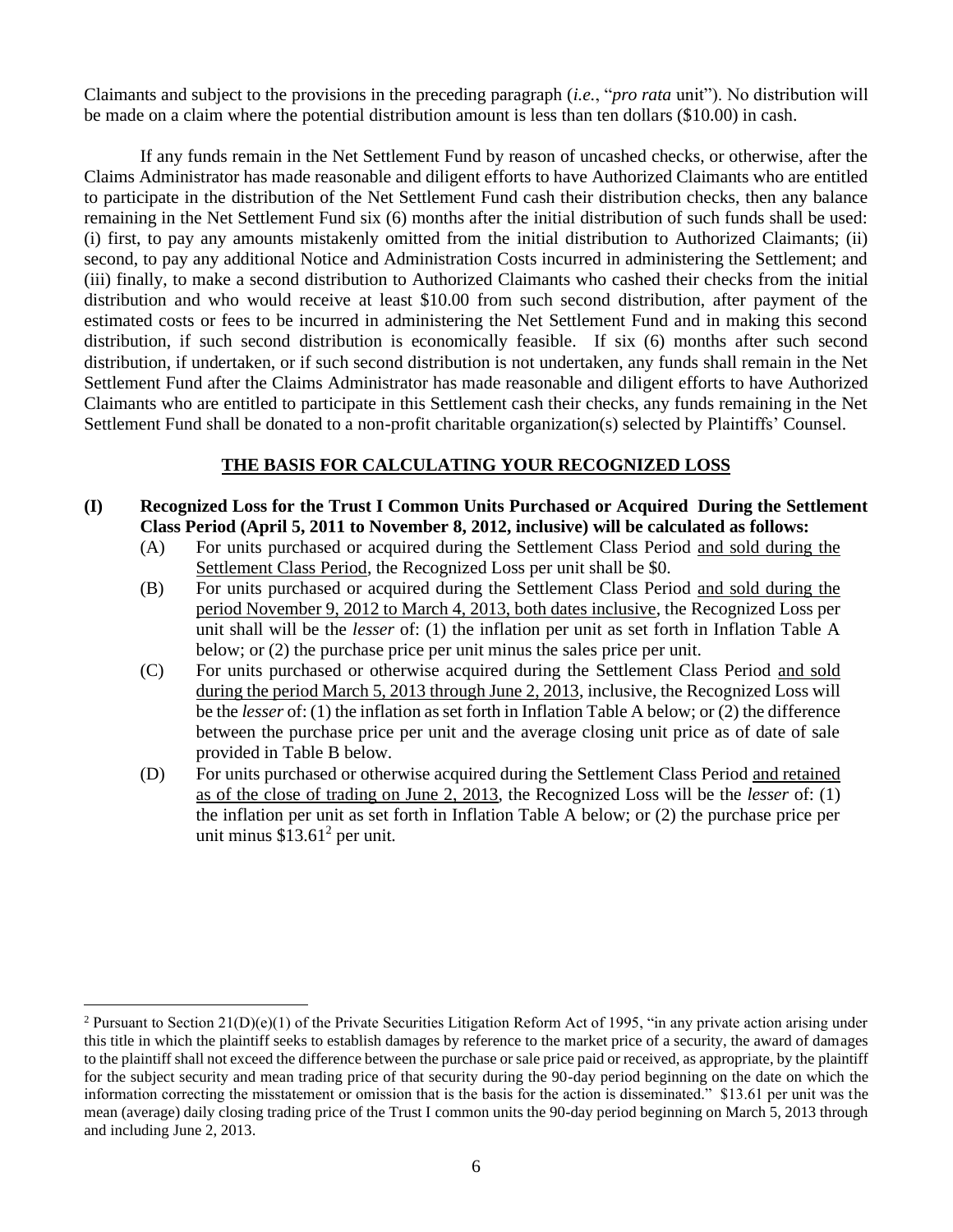|                                                                    | <b>Inflation Table A</b>                                            |                                            |
|--------------------------------------------------------------------|---------------------------------------------------------------------|--------------------------------------------|
|                                                                    | Purchased Between April 5, 2011,<br>and November 8, 2012, inclusive | <b>Purchased After</b><br>November 8, 2012 |
| Sold Between April 5, 2011, and<br>November 8, 2012, inclusive     | \$0.00                                                              | \$0.00                                     |
| Sold Between November 9, 2012, and<br>November 11, 2012, inclusive | \$0.73                                                              | \$0.00                                     |
| Sold on November 12, 2012                                          | \$1.54                                                              | \$0.00                                     |
| Sold Between November 13, 2012, and<br>January 31, 2013, inclusive | \$2.06                                                              | \$0.00                                     |
| Sold Between February 1, 2013, and<br>February 5, 2013, inclusive  | \$2.67                                                              | \$0.00                                     |
| Sold Between February 6, 2013, and<br>March 4, 2013, inclusive     | \$4.27                                                              | \$0.00                                     |
| Held After March 4, 2013                                           | \$5.98                                                              | \$0.00                                     |

|           | Table B |         |  |           |         |         |  |           |         |         |
|-----------|---------|---------|--|-----------|---------|---------|--|-----------|---------|---------|
| Date      | Closing | Average |  | Date      | Closing | Average |  | Date      | Closing | Average |
|           | Price   | Closing |  |           | Price   | Closing |  |           | Price   | Closing |
|           |         | Price   |  |           |         | Price   |  |           |         | Price   |
| 3/5/2013  | \$12.87 | \$12.87 |  | 4/4/2013  | \$13.10 | \$13.57 |  | 5/3/2013  | \$14.23 | \$13.56 |
| 3/6/2013  | \$12.38 | \$12.63 |  | 4/5/2013  | \$13.18 | \$13.55 |  | 5/6/2013  | \$14.48 | \$13.58 |
| 3/7/2013  | \$13.30 | \$12.85 |  | 4/8/2013  | \$13.40 | \$13.55 |  | 5/7/2013  | \$14.73 | \$13.61 |
| 3/8/2013  | \$14.16 | \$13.18 |  | 4/9/2013  | \$13.69 | \$13.55 |  | 5/8/2013  | \$14.91 | \$13.64 |
| 3/11/2013 | \$14.55 | \$13.45 |  | 4/10/2013 | \$13.78 | \$13.56 |  | 5/9/2013  | \$14.63 | \$13.66 |
| 3/12/2013 | \$14.42 | \$13.61 |  | 4/11/2013 | \$13.55 | \$13.56 |  | 5/10/2013 | \$14.56 | \$13.68 |
| 3/13/2013 | \$14.51 | \$13.74 |  | 4/12/2013 | \$13.61 | \$13.56 |  | 5/13/2013 | \$13.73 | \$13.68 |
| 3/14/2013 | \$14.57 | \$13.85 |  | 4/15/2013 | \$13.45 | \$13.56 |  | 5/14/2013 | \$13.19 | \$13.67 |
| 3/15/2013 | \$14.38 | \$13.90 |  | 4/16/2013 | \$13.44 | \$13.56 |  | 5/15/2013 | \$12.76 | \$13.65 |
| 3/18/2013 | \$14.32 | \$13.95 |  | 4/17/2013 | \$13.21 | \$13.54 |  | 5/16/2013 | \$12.90 | \$13.64 |
| 3/19/2013 | \$13.33 | \$13.89 |  | 4/18/2013 | \$13.30 | \$13.54 |  | 5/17/2013 | \$13.20 | \$13.63 |
| 3/20/2013 | \$13.11 | \$13.83 |  | 4/19/2013 | \$13.33 | \$13.53 |  | 5/20/2013 | \$13.56 | \$13.63 |
| 3/21/2013 | \$12.96 | \$13.76 |  | 4/22/2013 | \$13.59 | \$13.53 |  | 5/21/2013 | \$13.38 | \$13.62 |
| 3/22/2013 | \$13.02 | \$13.71 |  | 4/23/2013 | \$13.41 | \$13.53 |  | 5/22/2013 | \$13.07 | \$13.61 |
| 3/25/2013 | \$13.27 | \$13.68 |  | 4/24/2013 | \$13.43 | \$13.53 |  | 5/23/2013 | \$13.07 | \$13.60 |
| 3/26/2013 | \$13.74 | \$13.68 |  | 4/25/2013 | \$13.76 | \$13.53 |  | 5/24/2013 | \$13.47 | \$13.60 |
| 3/27/2013 | \$13.71 | \$13.68 |  | 4/26/2013 | \$13.31 | \$13.53 |  | 5/28/2013 | \$13.66 | \$13.60 |
| 3/28/2013 | \$13.40 | \$13.67 |  | 4/29/2013 | \$13.50 | \$13.53 |  | 5/29/2013 | \$13.94 | \$13.61 |
| 4/1/2013  | \$13.11 | \$13.64 |  | 4/30/2013 | \$13.79 | \$13.53 |  | 5/30/2013 | \$13.81 | \$13.61 |
| 4/2/2013  | \$13.04 | \$13.61 |  | 5/1/2013  | \$13.62 | \$13.53 |  | 5/31/2013 | \$13.62 | \$13.61 |
| 4/3/2013  | \$13.33 | \$13.59 |  | 5/2/2013  | \$14.09 | \$13.55 |  |           |         |         |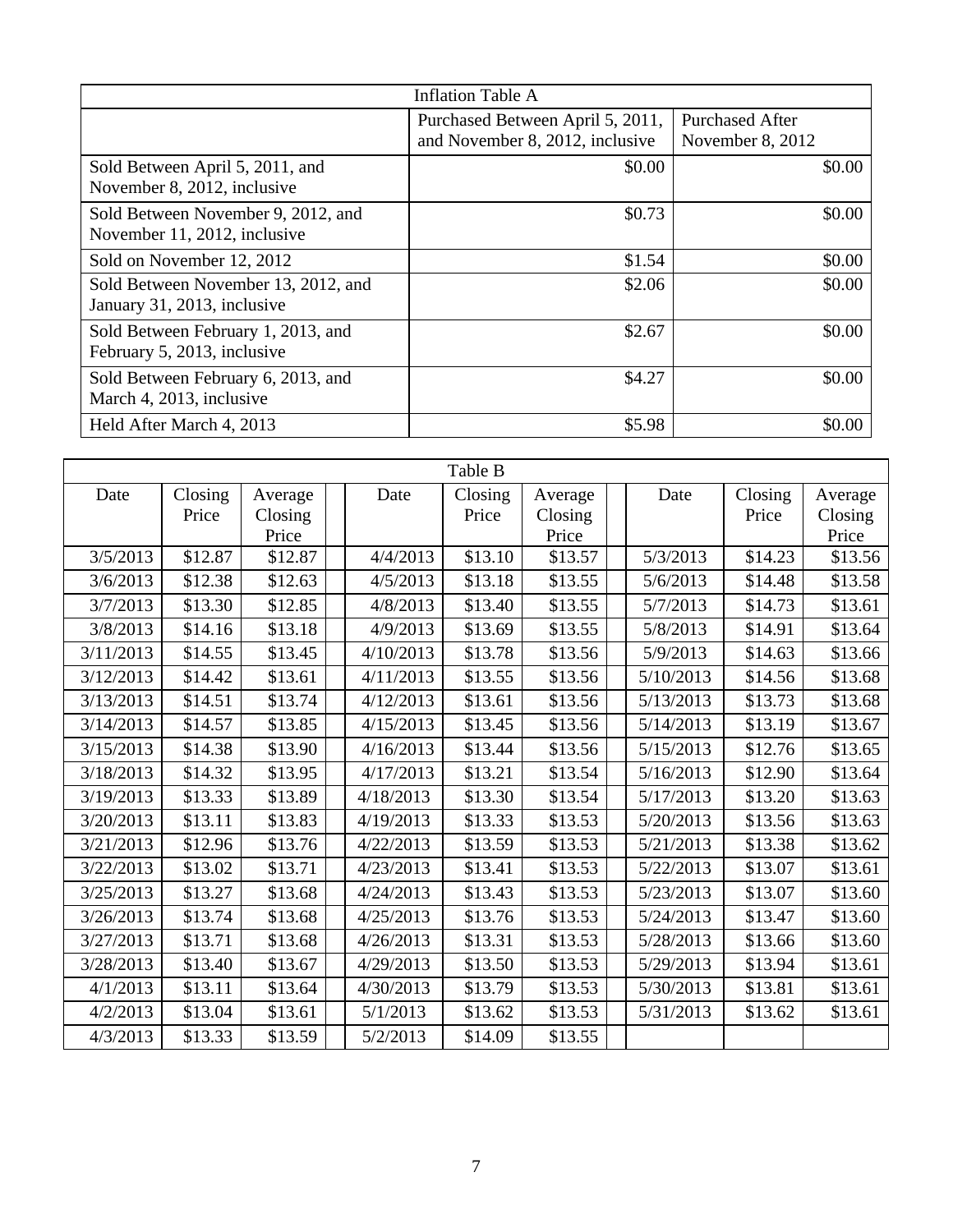#### **(II) Recognized Loss for the Trust II Common Units Purchased or Acquired During the Settlement Class Period (April 17, 2012 to November 8, 2012, inclusive) will be calculated as follows:**

- (A) For units purchased or acquired during the Settlement Class Period and sold during the Settlement Class Period, the Recognized Loss per unit shall be \$0.
- (B) For units purchased or acquired during the Settlement Class Period and sold during the period November 9, 2012 to March 4, 2013, both dates inclusive, the Recognized Loss per unit shall will be the *lesser* of: (1) the inflation per unit as set forth in Inflation Table C below; or (2) the purchase price per unit minus the sales price per unit.
- (C) For units purchased or otherwise acquired during the Settlement Class Period and sold during the period March 5, 2013 through June 2, 2013, inclusive, the Recognized Loss will be the *lesser* of: (1) the inflation per unit as set forth in Inflation Table C below; or (2) the difference between the purchase price per unit and the average closing unit price as of date of sale provided in Table D below.
- (D) For units purchased or otherwise acquired during the Settlement Class Period and retained as of the close of trading on June 2, 2013, the Recognized Loss will be the *lesser* of: (1) the inflation per unit as set forth in Inflation Table C below; or (2) the purchase price per unit minus  $$12.14^3$  per unit.

| Inflation Table C                                                  |                                                                      |                                            |  |  |  |  |  |
|--------------------------------------------------------------------|----------------------------------------------------------------------|--------------------------------------------|--|--|--|--|--|
|                                                                    | Purchased Between April 17, 2012,<br>and November 8, 2012, inclusive | <b>Purchased After</b><br>November 8, 2012 |  |  |  |  |  |
| Sold Between April 17, 2012, and<br>November 8, 2012, inclusive    | \$0.00                                                               | \$0.00                                     |  |  |  |  |  |
| Sold Between November 9, 2012, and<br>November 11, 2012, inclusive | \$1.06                                                               | \$0.00                                     |  |  |  |  |  |
| Sold on November 12, 2012                                          | \$1.65                                                               | \$0.00                                     |  |  |  |  |  |
| Sold Between November 13, 2012<br>and January 31, 2013, inclusive  | \$2.06                                                               | \$0.00                                     |  |  |  |  |  |
| Sold Between February 1, 2013 and<br>February 5, 2013, inclusive   | \$4.86                                                               | \$0.00                                     |  |  |  |  |  |
| Sold Between February 6, 2013 and<br>March 4, 2013, inclusive      | \$5.39                                                               | \$0.00                                     |  |  |  |  |  |
| Held After March 4, 2013                                           | \$5.91                                                               | \$0.00                                     |  |  |  |  |  |

|          |                  |                             |          | Table D          |                             |          |                  |                             |
|----------|------------------|-----------------------------|----------|------------------|-----------------------------|----------|------------------|-----------------------------|
| Date     | Closing<br>Price | Average<br>Closing<br>Price | Date     | Closing<br>Price | Average<br>Closing<br>Price | Date     | Closing<br>Price | Average<br>Closing<br>Price |
| 3/5/2013 | \$12.25          | \$12.25                     | 4/4/2013 | \$11.65          | \$12.25                     | 5/3/2013 | \$12.92          | \$11.94                     |
| 3/6/2013 | \$12.15          | \$12.20                     | 4/5/2013 | \$11.86          | \$12.23                     | 5/6/2013 | \$13.31          | \$11.98                     |

<sup>&</sup>lt;sup>3</sup> Pursuant to Section 21(D)(e)(1) of the Private Securities Litigation Reform Act of 1995, "in any private action arising under this title in which the plaintiff seeks to establish damages by reference to the market price of a security, the award of damages to the plaintiff shall not exceed the difference between the purchase or sale price paid or received, as appropriate, by the plaintiff for the subject security and mean trading price of that security during the 90-day period beginning on the date on which the information correcting the misstatement or omission that is the basis for the action is disseminated." \$12.14 per unit was the mean (average) daily closing trading price of the Trust II common units the 90-day period beginning on March 5, 2013 through and including June 2, 2013.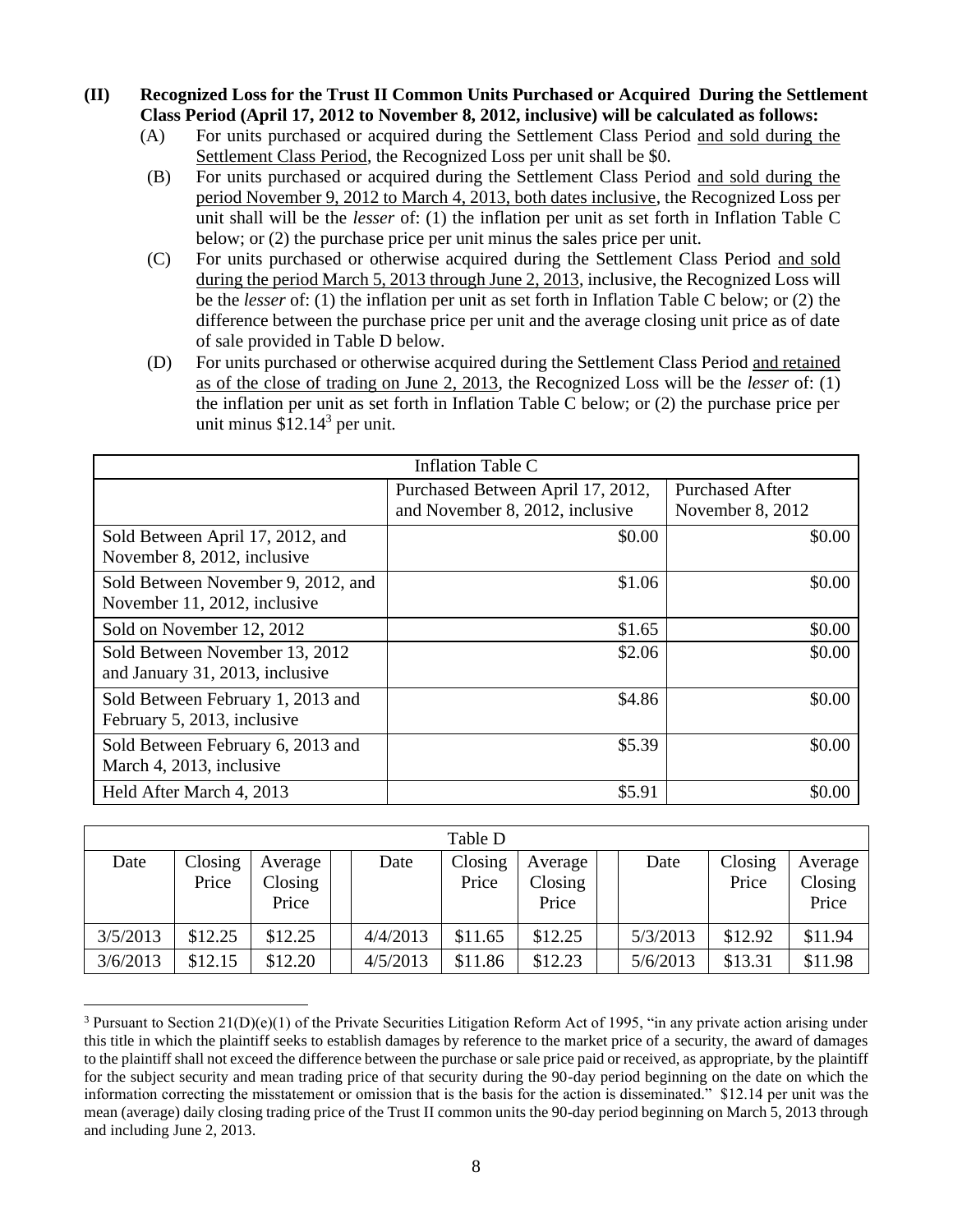|           |                  |                             |           | Table D          |                             |           |                  |                             |
|-----------|------------------|-----------------------------|-----------|------------------|-----------------------------|-----------|------------------|-----------------------------|
| Date      | Closing<br>Price | Average<br>Closing<br>Price | Date      | Closing<br>Price | Average<br>Closing<br>Price | Date      | Closing<br>Price | Average<br>Closing<br>Price |
| 3/7/2013  | \$12.39          | \$12.26                     | 4/8/2013  | \$11.89          | \$12.22                     | 5/7/2013  | \$13.26          | \$12.00                     |
| 3/8/2013  | \$12.51          | \$12.33                     | 4/9/2013  | \$11.78          | \$12.20                     | 5/8/2013  | \$13.03          | \$12.03                     |
| 3/11/2013 | \$12.66          | \$12.39                     | 4/10/2013 | \$11.78          | \$12.18                     | 5/9/2013  | \$12.99          | \$12.05                     |
| 3/12/2013 | \$12.81          | \$12.46                     | 4/11/2013 | \$11.63          | \$12.16                     | 5/10/2013 | \$12.82          | \$12.06                     |
| 3/13/2013 | \$12.76          | \$12.50                     | 4/12/2013 | \$11.76          | \$12.15                     | 5/13/2013 | \$12.19          | \$12.07                     |
| 3/14/2013 | \$12.66          | \$12.52                     | 4/15/2013 | \$11.39          | \$12.12                     | 5/14/2013 | \$12.23          | \$12.07                     |
| 3/15/2013 | \$12.49          | \$12.52                     | 4/16/2013 | \$11.29          | \$12.10                     | 5/15/2013 | \$12.07          | \$12.07                     |
| 3/18/2013 | \$12.35          | \$12.50                     | 4/17/2013 | \$10.84          | \$12.06                     | 5/16/2013 | \$11.81          | \$12.06                     |
| 3/19/2013 | \$12.02          | \$12.46                     | 4/18/2013 | \$10.87          | \$12.02                     | 5/17/2013 | \$12.04          | \$12.06                     |
| 3/20/2013 | \$11.93          | \$12.42                     | 4/19/2013 | \$10.67          | \$11.98                     | 5/20/2013 | \$12.42          | \$12.07                     |
| 3/21/2013 | \$12.00          | \$12.38                     | 4/22/2013 | \$10.79          | \$11.94                     | 5/21/2013 | \$12.58          | \$12.08                     |
| 3/22/2013 | \$12.13          | \$12.37                     | 4/23/2013 | \$10.88          | \$11.91                     | 5/22/2013 | \$12.31          | \$12.08                     |
| 3/25/2013 | \$12.00          | \$12.34                     | 4/24/2013 | \$11.35          | \$11.90                     | 5/23/2013 | \$12.41          | \$12.09                     |
| 3/26/2013 | \$12.23          | \$12.33                     | 4/25/2013 | \$11.67          | \$11.89                     | 5/24/2013 | \$12.58          | \$12.10                     |
| 3/27/2013 | \$12.36          | \$12.34                     | 4/26/2013 | \$11.69          | \$11.89                     | 5/28/2013 | \$12.85          | \$12.11                     |
| 3/28/2013 | \$12.24          | \$12.33                     | 4/29/2013 | \$11.90          | \$11.89                     | 5/29/2013 | \$12.81          | \$12.12                     |
| 4/1/2013  | \$12.10          | \$12.32                     | 4/30/2013 | \$12.33          | \$11.90                     | 5/30/2013 | \$12.91          | \$12.13                     |
| 4/2/2013  | \$11.96          | \$12.30                     | 5/1/2013  | \$12.18          | \$11.90                     | 5/31/2013 | \$12.65          | \$12.14                     |
| 4/3/2013  | \$11.84          | \$12.28                     | 5/2/2013  | \$12.64          | \$11.92                     |           |                  |                             |

For purposes of calculating your Recognized Loss, the date of purchase, acquisition or sale is the "contract" or "trade" date and not the "settlement" or "payment" date. The receipt or grant by gift, inheritance or operation of law of the SandRidge Trusts units shall not be deemed a purchase, acquisition or sale of units for the calculation of an Authorized Claimant's Recognized Loss. The covering purchase of a short sale is not an eligible purchase.

For purposes of calculating your Recognized Loss, all purchases, acquisitions and sales shall be matched on a First In First Out ("FIFO") basis in chronological order. Therefore, on the Proof of Claim and Release Form enclosed with this Notice, you must provide all your purchases of the SandRidge Trusts units during the period April 7, 2011 through and including June 2, 2013.

Payment pursuant to the Plan of Allocation approved by the Court shall be conclusive against all Authorized Claimants. No person shall have any claim against Defendants, Defendants' Counsel, Lead Plaintiffs, Plaintiffs' Counsel or the Claims Administrator or other agent designated by Plaintiffs' Counsel based on the distributions made substantially in accordance with the Stipulation and the Settlement contained therein, the Plan of Allocation, or further orders of the Court. Each claimant shall be deemed to have submitted to the jurisdiction of the Court with respect to the claimant's Claim Form. All persons involved in the review, verification, calculation, tabulation, or any other aspect of the processing of the claims submitted in connection with the Settlement, or otherwise involved in the administration or taxation of the Settlement Fund or the Net Settlement Fund shall be released and discharged from any and all claims arising out of such involvement, and all Settlement Class Members, whether or not they are to receive payment from the Net Settlement Fund, will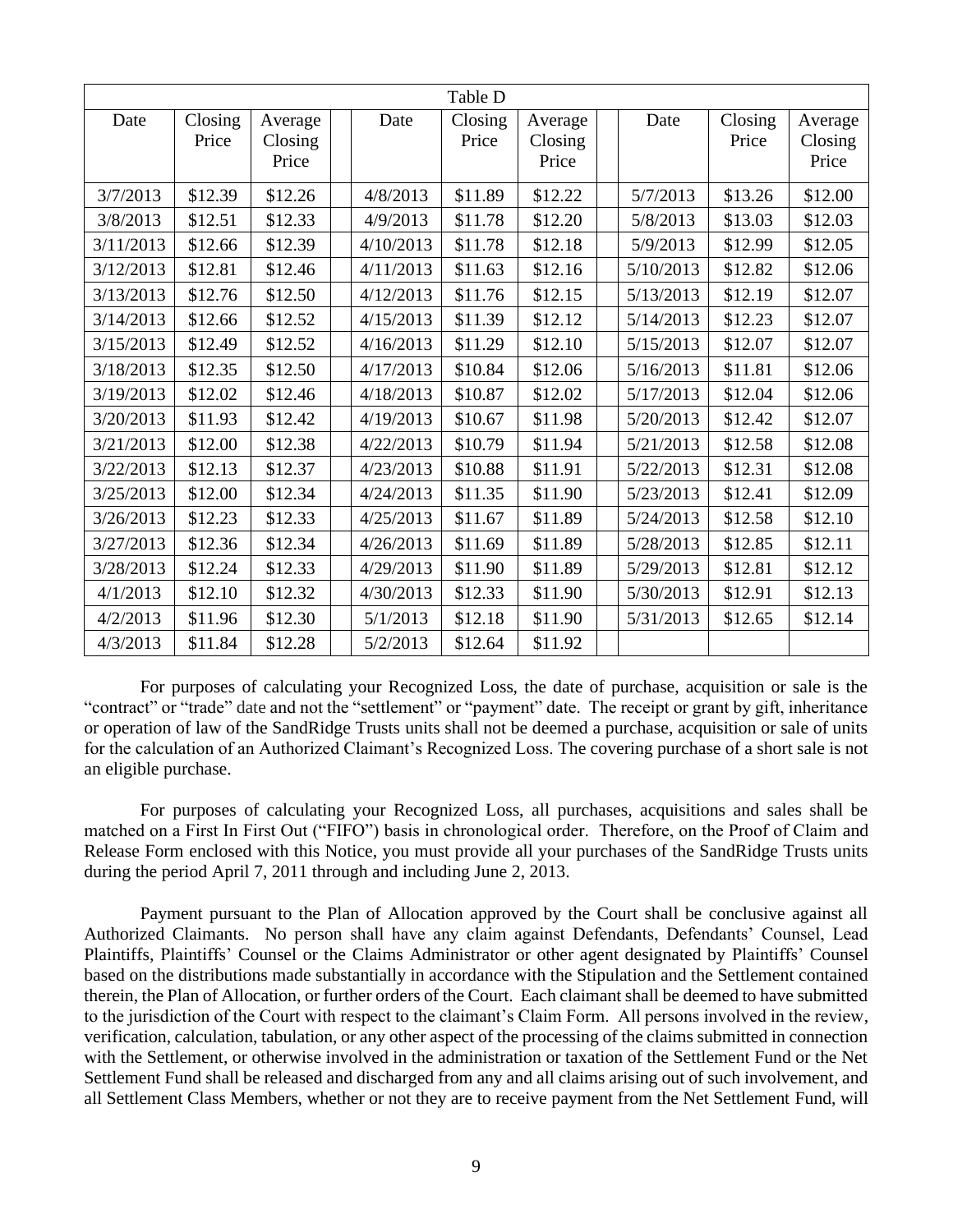be barred from making any further claim against the Net Settlement Fund beyond the amount allocated to them as provided in any distribution orders entered by the Court.

#### **9. How can I get a payment?**

To qualify for a payment, you must send in a form entitled "Proof of Claim and Release Form." This Proof of Claim and Release Form is attached to this Notice. You may also obtain a Proof of Claim and Release Form on the Internet at www.strategicclaims.net/SandRidge/. Read the instructions carefully, fill out the form, sign it in the location indicated. The Proof of Claim and Release Form may be completed in two ways: (1) by completing and submitting it electronically at www.strategicclaims.net/SandRidge/ by 11:59 p.m. EST on August 19, 2022; or (2) by mailing the claim form together with all documentation requested in the form, postmarked no later than August 19, 2022, to:

> SandRidge Trusts Securities Settlement c/o Strategic Claims Services P.O. Box 230 600 N. Jackson St., Ste. 205 Media, PA 19063 Fax: (610) 565-7985 info@strategicclaims.net

The Claims Administrator will process your claim and determine whether you are an Authorized Claimant.

#### **10. What am I giving up to get a payment or stay in the Settlement Class?**

Unless you validly exclude yourself from the Settlement Class by the September 2, 2022 deadline, you will remain a member of the Settlement Class and will be bound by the release of claims against Settling Defendants and other Released Persons if the Settlement is approved. That means you and all other Settlement Class Members and each of their respective parent entities, associates, affiliates, subsidiaries, predecessors, successors, assigns, attorneys, immediate family members, heirs, representatives, administrators, executors, devisees, legatees, and estates will release (agreeing never to sue, continue to sue, or be part of any other lawsuit) as against the Settling Defendants and other Released Persons any and all claims which arise out of, are based upon, or relate in any way to the purchase or acquisition of the SandRidge Trusts common units during the Settlement Class Period. It means that all of the Court's orders will apply to you and legally bind you. That means you will accept a share of the Net Settlement Fund as sole compensation for any losses you suffered in the purchase, acquisitions, sale, or ownership of the SandRidge Trusts common units during the Settlement Class Period. The specific terms of the release are included in the Stipulation.

### **11. How do I get out of the Settlement?**

If you do not want to receive a payment from this Settlement, and you want to keep any right you may have to sue or continue to sue the Settling Defendants or other Released Persons on your own about the Released Claims in this Settlement, then you must take steps to exclude yourself from the Settlement. To exclude yourself from the Settlement, you must mail a letter that (A) clearly indicates your name, address, phone number, and e-mail contact information (if any) and states that you "request to be excluded from the Settlement Class in *Duane & Virginia Lanier Trust v. SandRidge Mississippian Trust I*, *et al*., Case No. 15-cv-00634-G (W.D. Okla.), and (B) states the date, number of common units, and dollar amount of each of the SandRidge Trusts common units purchased or acquired pursuant to the SandRidge Trust Offerings and/or during the Settlement Class Period, any sale transactions, and the number of common units of the SandRidge Trust I common units held by you as of April 5, 2011 through November 8, 2012, and SandRidge Trust II common units held by you as of April 17, 2012 through November 8, 2012. To be valid, such request for exclusion must be submitted with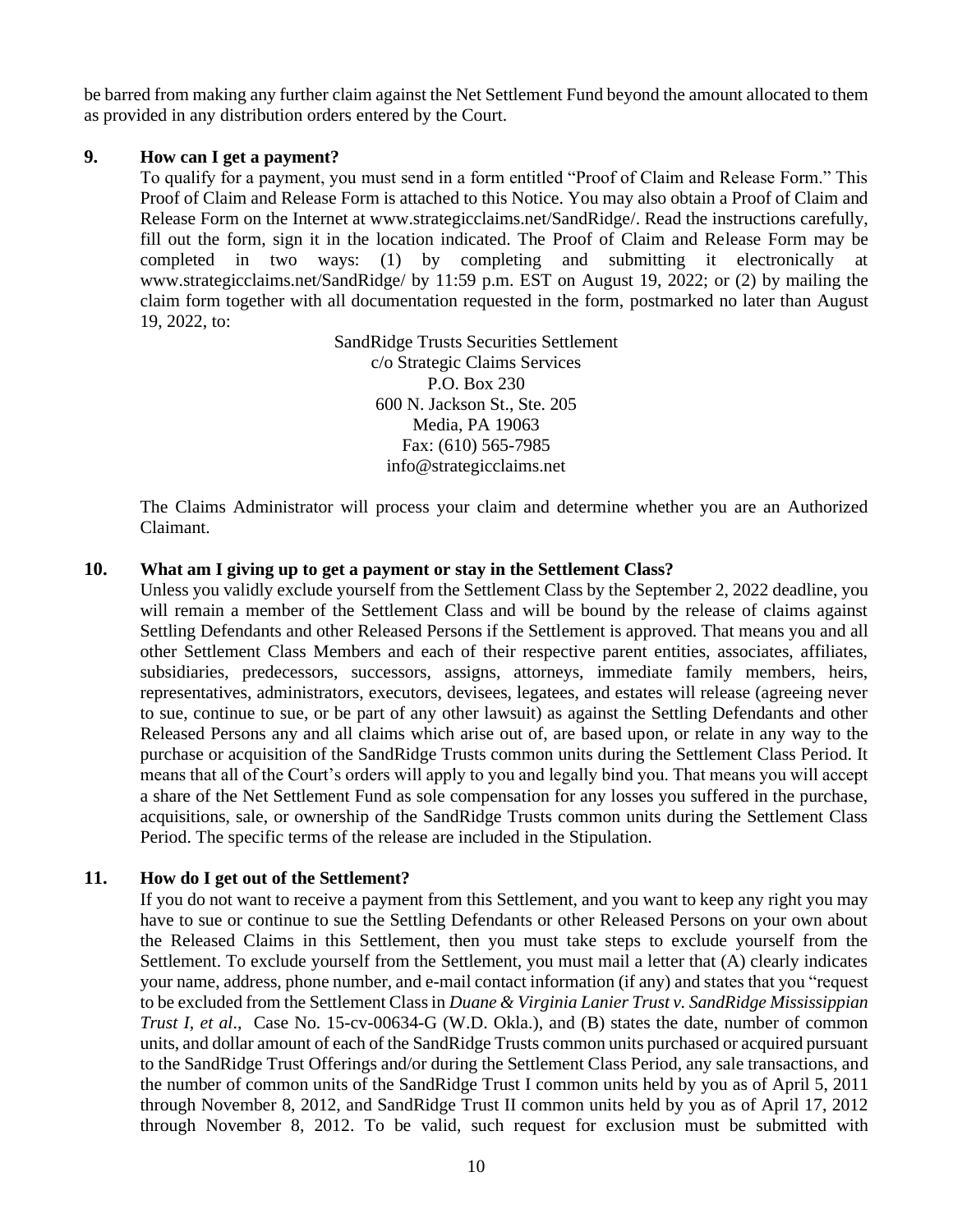documentary proof (i) of each purchase and, if applicable, sale transaction of the SandRidge Trusts common units during the Settlement Class Period and (ii) demonstrating your status as a beneficial owner of the SandRidge Trusts common units. Any such request for exclusion must be signed and submitted by you, as the beneficial owner, under penalty of perjury. You must mail your exclusion request, to be received no later than September 2, 2022, to the Claims Administrator at the following address:

> SandRidge Trusts Securities Settlement c/o Strategic Claims Services P.O. Box 230 600 N. Jackson St., Ste. 205 Media, PA 19063

You cannot exclude yourself by telephone or by e-mail.

If you properly exclude yourself, you will not receive a payment from the Net Settlement Fund, you cannot object to the Settlement, and you will not be legally bound by the judgment in this case.

## **12. If I do not exclude myself, can I sue the Settling Defendants or the other Released Persons for the same thing later, or any of the Released Claims?**

No. Unless you followed the procedure outlined in the Notice to exclude yourself, you give up any right to sue Settling Defendants or other Released Persons for the claims being released in this Settlement, including any and all Released Claims. If you have a pending lawsuit related to any Released Claims, speak to your lawyer in that case immediately, because you must exclude yourself from this Settlement Class to continue your own lawsuit.

### **13. Do I have a lawyer in this case?**

The Court has appointed The Rosen Law Firm, P.A. as Lead Counsel for the Settlement Class ("Plaintiffs' Counsel"), to represent you and the other Settlement Class Members. If you want to be represented by your own lawyer, you may hire one at your own expense. Contact information for Plaintiffs' Counsel is provided above.

### **14. How will the lawyers be paid?**

Plaintiffs' Counsel have expended considerable time litigating this Action on a contingent fee basis, and have paid for the expenses of the case themselves. They have not been paid attorneys' fees or reimbursed for their expenses in advance of this Settlement. Plaintiffs' Counsel have done so with the expectation that, if they are successful in recovering money for the Settlement Class, they will receive attorneys' fees and be reimbursed for their litigation expenses from the Settlement Fund, as is customary in this type of litigation. Plaintiffs' Counsel will not receive attorneys' fees or be reimbursed for their litigation expenses except from the Settlement Fund. Therefore, Plaintiffs' Counsel will file a motion asking the Court at the Settlement Hearing to make an award of attorneys' fees in an amount not to exceed one third plus interest of the Settlement Amount (\$4,647,500, plus interest), reimbursement of litigation expenses of no more than \$1,750,000 and an Award to Lead Plaintiffs collectively not to exceed \$61,000. The Court may award less than these amounts. Any amounts awarded by the Court will come out of the Settlement Fund.

### **15. How do I tell the Court that I do not like the Settlement?**

You can tell the Court you do not agree with the Settlement, any part of the Settlement, Plaintiffs' Counsel's motion for attorneys' fees and expenses and application for an Award to Plaintiffs, and that you think the Court should not approve the Settlement, by mailing a letter stating that you object to the Settlement in the matter of *Duane & Virginia Lanier Trust v. SandRidge Mississippian Trust I*, *et al*., Case No. 15-cv-00634-G (W.D. Okla.). Be sure to include (1) your name, address, and telephone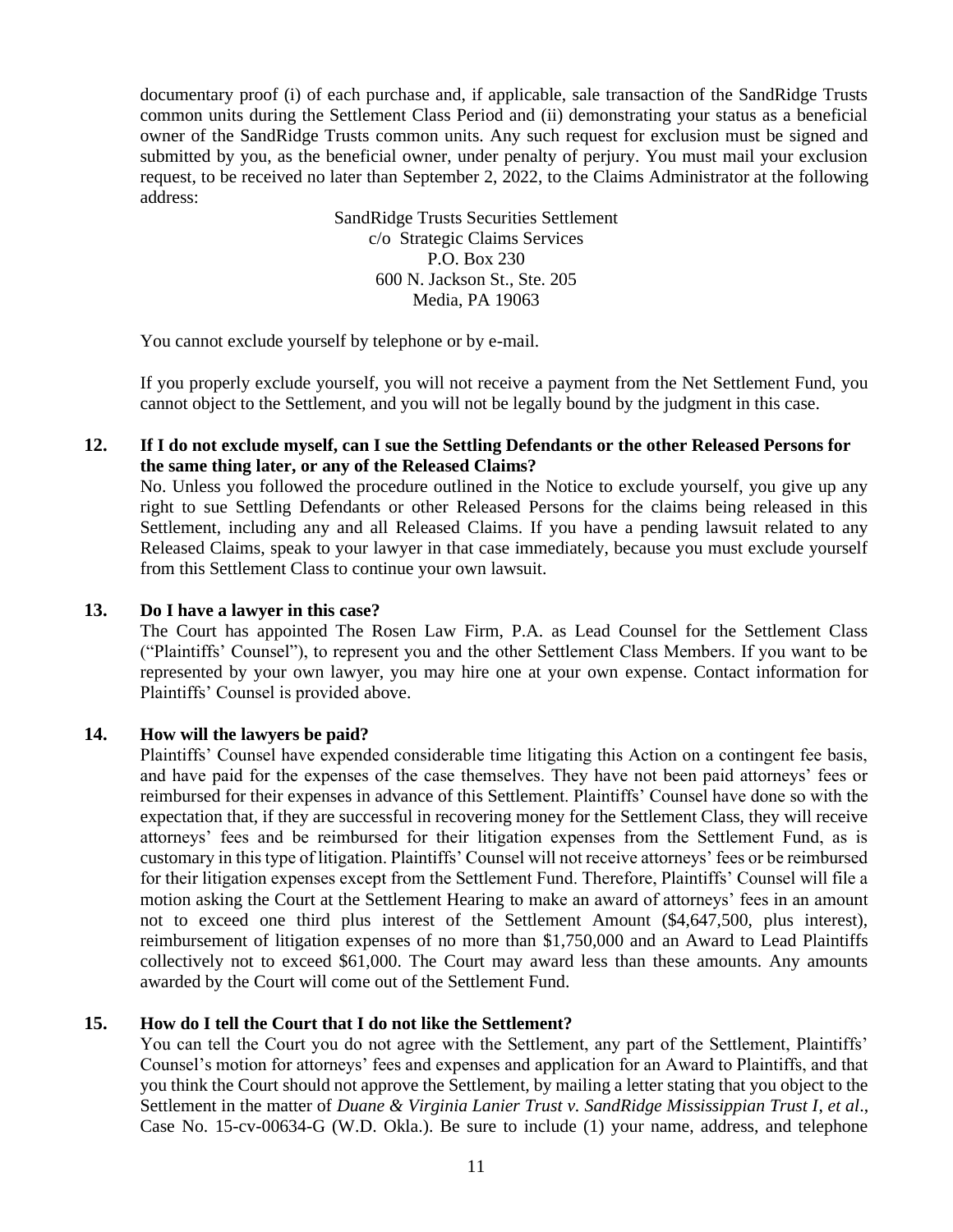number; (2) a list of all purchases and sales of the SandRidge Trusts common units during the Settlement Class Period in order to show membership in the Settlement Class; (3) all grounds for the objection, including any legal support known to you or your counsel; (4) the name, address, and telephone number of all counsel, if any, who represent you, including your former or current counsel who may be entitled to compensation in connection with the objection; and (5) the number of times you and/or your counsel has filed an objection to a class action settlement in the last five years, the nature of each such objection in each case, the jurisdiction in each case, and the name of the issuer of the security or seller of the product or service at issue in each case. Attendance at the Settlement Hearing is not necessary. Objectors wishing to be heard orally at the Settlement Hearing are required to indicate in their written objection (or in a separate writing that is submitted in accordance with the deadline and after instruction pertinent to the submission of a written objection) that they intend to appear at the Settlement Hearing and identify any witnesses they may call to testify or exhibits they intend to introduce into evidence at the Settlement Hearing. Be sure to serve copies of any objections, papers, and briefs to **each** of the addresses listed below, to be received no later than September 22, 2022:

| <b>CLERK OF THE COURT:</b>                                                                                              | PLAINTIFFS' COUNSEL:                                                                                     | DEFENDANTS' COUNSEL:                                                                                                                                                                                                                                                  |
|-------------------------------------------------------------------------------------------------------------------------|----------------------------------------------------------------------------------------------------------|-----------------------------------------------------------------------------------------------------------------------------------------------------------------------------------------------------------------------------------------------------------------------|
| United States District Court<br>Western District of Oklahoma<br>200 NW 4th Street, Room 1210<br>Oklahoma City, OK 73102 | Jonathan Horne, Esq.<br>THE ROSEN LAW FIRM, P.A.<br>275 Madison Avenue, 40th Floor<br>New York, NY 10016 | J. Christian Word, Esq.<br><b>LATHAM &amp; WATKINS LLP</b><br>555 Eleventh Street, NW Suite<br>1000<br>Washington, D.C. 20004<br>Mark P. Gimbel, Esq.<br><b>COVINGTON &amp; BURLING LLP</b><br>The New York Times Building<br>620 Eighth Avenue<br>New York, NY 10018 |

### **16. What is the difference between objecting and requesting exclusion?**

Objecting is simply telling the Court you do not like something about the Settlement or some portion thereof. You can object only if you stay in the Settlement Class. Requesting exclusion is telling the Court you do not want to be part of the Settlement Class and Settlement. If you exclude yourself, you cannot object to the Settlement because it no longer concerns you. If you stay in the Settlement Class and object, but your objection is overruled, you will not be allowed a second opportunity to exclude yourself.

#### **17. When and where will the Court decide whether to approve the Settlement?**

The Court will hold a Settlement Hearing on October 6, 2022, at 2:00 p.m., before the Honorable Charles Goodwin, at the United States District Court, Western District of Oklahoma, U.S. Courthouse, Courtroom 103, 200 N.W. 4<sup>th</sup> Street, Oklahoma City, OK 73102. The Court reserves the right to hold the Settlement Hearing telephonically or by other virtual means. In the event the Court decides to hold the Settlement Hearing telephonically or by other virtual means, Plaintiffs' Counsel will cause the Claims Administrator to update its website, on the page dedicated to this Settlement, to note the telephonic or other virtual means for the Settlement Hearing.

At this hearing, the Court will consider whether the Settlement is fair, reasonable, and adequate and whether to approve the Settlement. If there are objections, the Court will consider them, and the Court will listen to people who have asked to speak at the hearing. The Court may also decide how much to pay Plaintiffs' Counsel for attorneys' fees and expenses and how much to award Lead Plaintiffs.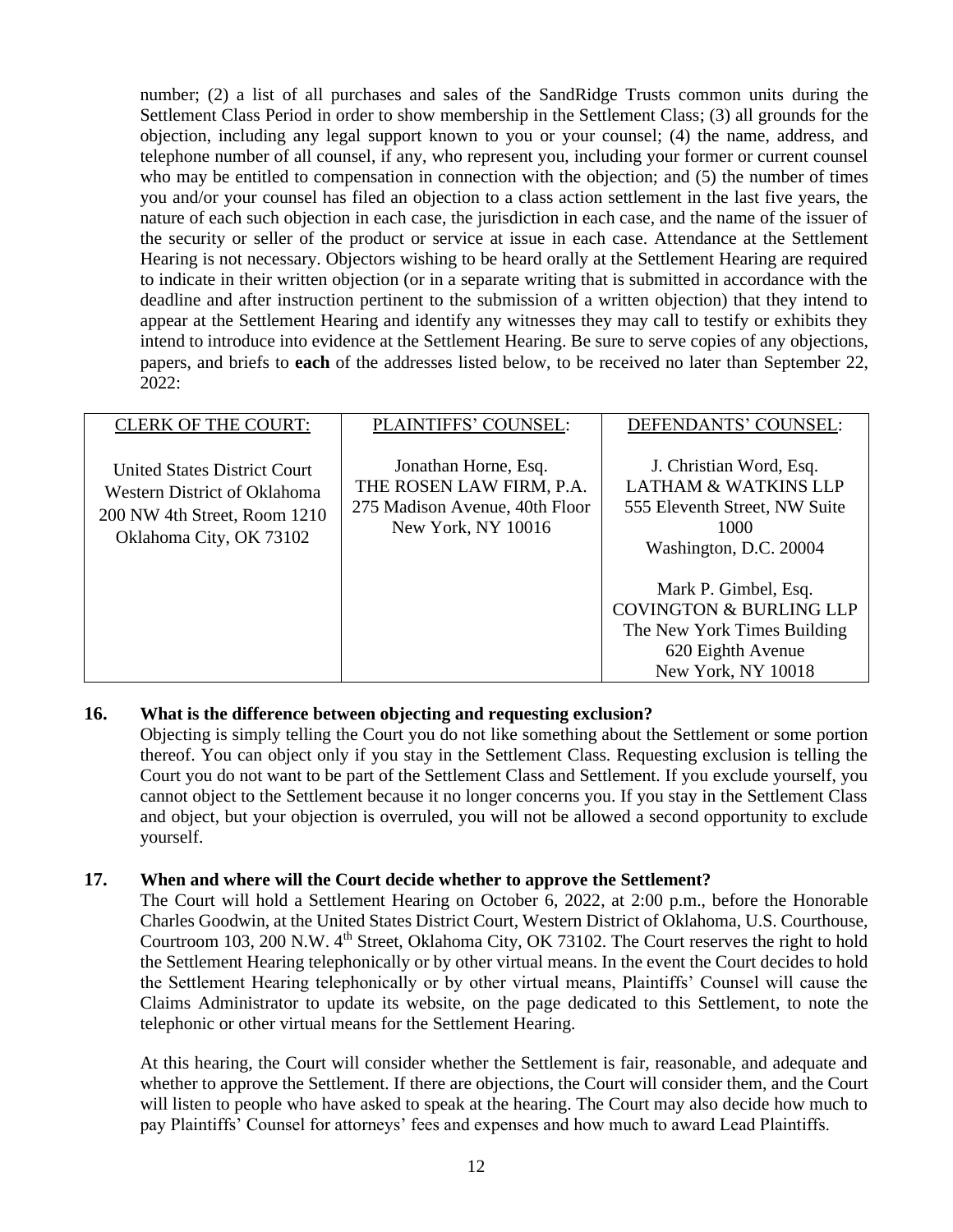### **18. Do I have to come to the hearing?**

No. Plaintiffs' Counsel will answer any questions the Court may have. However, you are welcome to attend at your own expense. If you send an objection, you do not have to come to Court to talk about it. As long as you mail your written objection on time, the Court will consider it.

### **19. What happens if I do nothing at all?**

If you do nothing, you will not receive a payment from the Settlement. However, unless you exclude yourself, you will not be able to start a lawsuit, continue with a lawsuit, or be part of any other lawsuit against Settling Defendants or the Released Persons about the Released Claims (as defined in the Stipulation) ever again.

### **SPECIAL NOTICE TO SECURITIES BROKERS AND OTHER NOMINEES**

If, between April 5, 2011 and November 8, 2012, both dates inclusive, you purchased, otherwise acquired, or sold the SandRidge Trusts common units for the beneficial interest of a person or organization other than yourself, the Court has directed that, WITHIN SEVEN (7) DAYS OF YOUR RECEIPT OF THIS NOTICE, you either (a) provide to the Claims Administrator the name, last known address, and email address, if an email address is available, of each person or organization for whom or which you purchased such SandRidge Trusts common units during the Settlement Class Period; (b) request a link to the location of the electronic Notice and Proof of Claim and Release Form and email the link to the Notice and Proof of Claim and Release Form in electronic format to each beneficial owner for whom you are nominee or custodian within 7 days after receipt thereof; or (c) request additional copies of the Notice and Proof of Claim and Release Form, which will be provided to you free of charge, and within 7 days mail the Notice and Proof of Claim and Release Form directly to the beneficial owners of the SandRidge Trusts common units. If you choose to follow alternative procedures (b) or (c), the Court has directed that, upon such mailing or emailing, you send a statement to the Claims Administrator confirming that the mailing or emailing was made as directed. You are entitled to reimbursement from the Settlement Fund of your reasonable out-of-pocket expenses actually incurred in connection with the foregoing, up to a maximum of \$0.10 plus postage at the pre-sort rate unit by the Claims Administrator per Notice and Proof of Claim and Release Form mailed, \$0.05 per link to the location of the electronic Notice and Proof of Claim and Release Form emailed, or \$0.05 per name, address, and email address provided to the Claims Administrator. Those expenses will be paid upon request and submission of appropriate supporting documentation. All communications regarding the foregoing should be addressed to the Claims Administrator at the address listed on page 2 above.

DATED: MAY 27, 2022

BY ORDER OF THE UNITED STATES DISTRICT COURT FOR THE WESTERN DISTRICT OF OKLAHOMA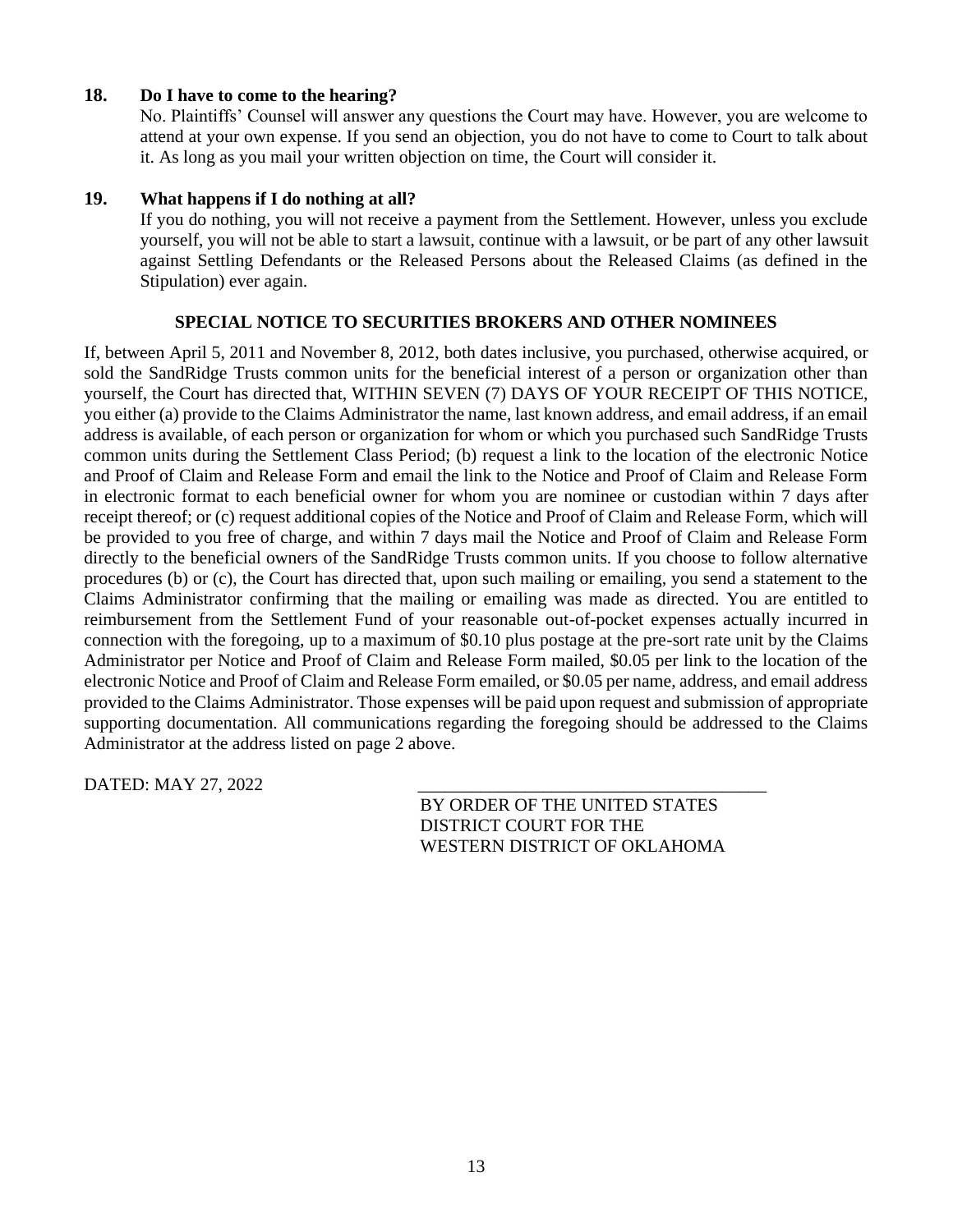### **PROOF OF CLAIM AND RELEASE FORM**

#### **Deadline for Submission: August 19, 2022**

If you purchased or otherwise acquired common units of SandRidge Mississippian Trust I ("Trust I"), between April 5, 2011 and November 8, 2012, inclusive, or common units of SandRidge Mississippian Trust II ("Trust II") between April 17, 2012 and November 8, 2012, inclusive, ("Settlement Class Period") you may be a Settlement Class Member and entitled to share in the settlement proceeds.

Excluded from the Class are (i) Defendants; (ii) the officers and directors of SandRidge at all relevant times; (iii) the trustee of Trust I and Trust II; (iv) members of the immediate family of Defendants; (v) any person, firm, trust, corporation, officer, director or other individual or entity in which any Defendant has a controlling interest, or which is related to or affiliated with any of the Defendants; (vi) Defendants' liability insurance carriers and any affiliates or subsidiaries thereof; and (vii) the legal representatives, agents, affiliates, heirs, successors-in-interest or assigns of any such excluded party. Also excluded from the Settlement Class are those Persons who timely and validly request exclusion from the Settlement Class pursuant to the requirements set forth in the Notice to be sent to Settlement Class Members pursuant to the Preliminary Approval Order

If you are a Settlement Class Member, you must complete and submit this form in order to be eligible for any settlement benefits.

You must complete and sign this Proof of Claim and Release Form ("Proof of Claim And Release Form"). You can complete and submit the electronic version of this Proof of Claim And Release Form by 11:59 p.m. EST on August 19, 2022 at www.strategicclaims.net/SandRidge/ or mail this Proof of Claim and Release Form by first class mail, postmarked no later than August 19, 2022 to Strategic Claims Services, the Claims Administrator, at the following address:

> SandRidge Trusts Securities Settlement c/o Strategic Claims Services 600 N. Jackson St., Ste. 205 P.O. Box 230 Media, PA 19063 Tel.: 866-274-4004 Fax: 610-565-7985 info@strategicclaims.net

YOUR FAILURE TO SUBMIT YOUR CLAIM BY AUGUST 19, 2022 WILL SUBJECT YOUR CLAIM TO REJECTION AND PRECLUDE YOU FROM RECEIVING ANY MONEY IN CONNECTION WITH THE SETTLEMENT OF THIS ACTION. DO NOT MAIL OR DELIVER YOUR CLAIM TO THE COURT OR TO ANY OF THE PARTIES OR THEIR COUNSEL AS ANY SUCH CLAIM WILL BE DEEMED NOT TO HAVE BEEN SUBMITTED. SUBMIT YOUR CLAIM ONLY TO THE CLAIMS ADMINISTRATOR.

IF YOU ARE A SETTLEMENT CLASS MEMBER AND DO NOT SUBMIT A PROPER PROOF OF CLAIM AND RELEASE FORM, YOU WILL NOT SHARE IN THE SETTLEMENT BUT YOU NEVERTHELESS WILL BE BOUND BY THE ORDER AND PARTIAL FINAL JUDGMENT OF THE COURT UNLESS YOU EXCLUDE YOURSELF.

SUBMISSION OF A PROOF OF CLAIM AND RELEASE FORM DOES NOT ASSURE THAT YOU WILL SHARE IN THE PROCEEDS OF THE SETTLEMENT.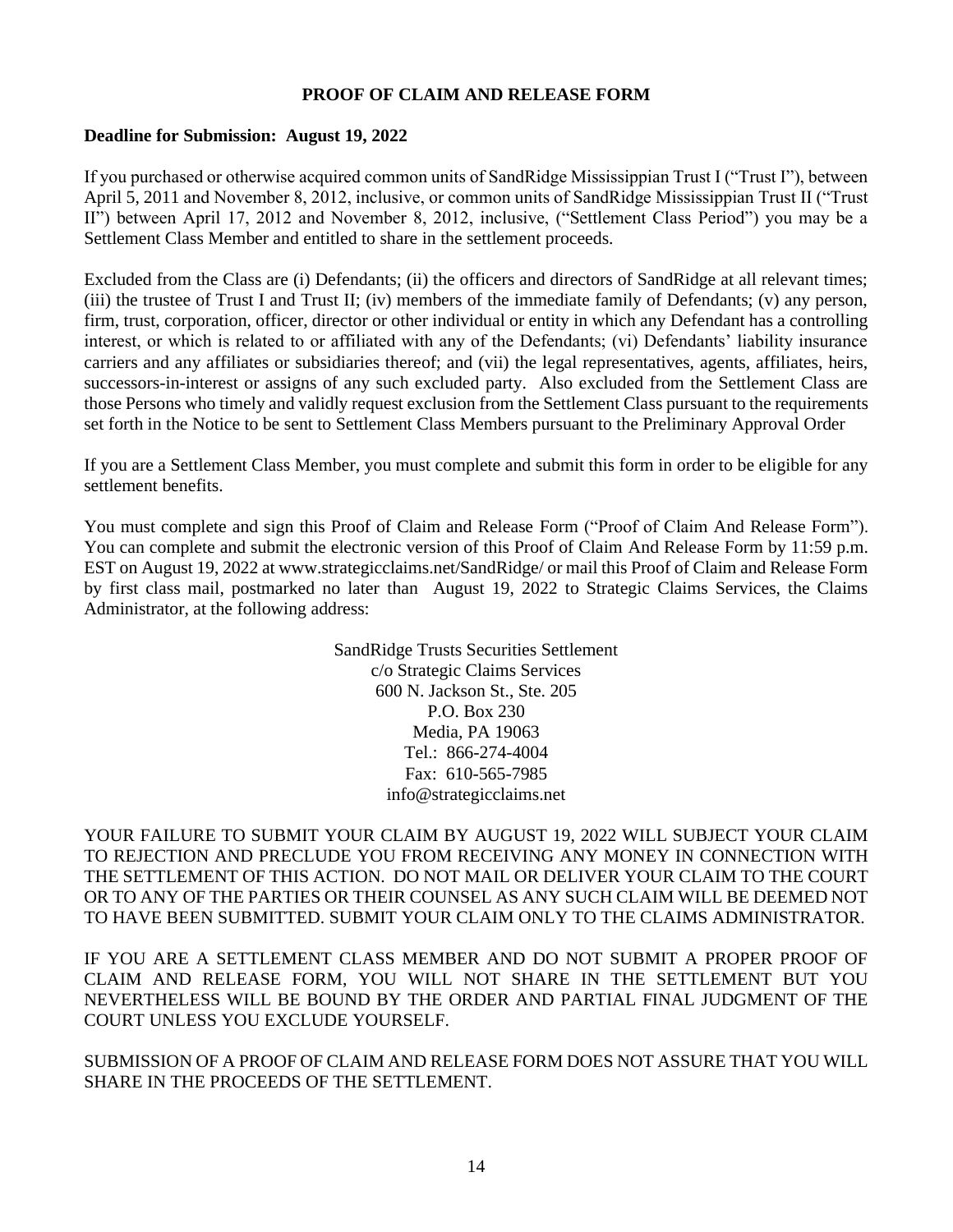### **CLAIMANT'S STATEMENT**

- 1. I (we) purchased SandRidge Mississippian Trust I ("Trust I") and/or SandRidge Mississippian Trust II ("Trust II", and together with Trust I, "SandRidge Trusts") common units during the Settlement Class Period. (Do not submit this Proof of Claim and Release Form if you did not purchase SandRidge Trusts common units during the Settlement Class Period.)
- 2. By submitting this Proof of Claim and Release Form, I (we) state that I (we) believe in good faith that I am (we are) a Settlement Class Member(s) as defined above and in the Notice of Pendency and Proposed Partial Settlement of Class Action ("Notice"), or am (are) acting for such person(s); that I am (we are) not a Defendant in the Action or anyone excluded from the Settlement Class; that I (we) have read and understand the Notice; that I (we) believe that I am (we are) entitled to receive a share of the Net Settlement Fund, as defined in the Notice; that I (we) elect to participate in the proposed Settlement described in the Notice; and that I (we) have not filed a request for exclusion. (If you are acting in a representative capacity on behalf of a Settlement Class Member(s) [*e.g.*, as an executor, administrator, trustee, or other representative], you must submit evidence of your current authority to act on behalf of that Settlement Class Member. Such evidence would include, for example, letters testamentary, letters of administration, or a copy of the trust documents.)
- 3. I (we) consent to the jurisdiction of the Court with respect to all questions concerning the validity of this Proof of Claim and Release Form. I (we) understand and agree that my (our) claim may be subject to investigation and discovery under the Federal Rules of Civil Procedure, provided that such investigation and discovery shall be limited to my (our) status as a Settlement Class Member(s) and the validity and amount of my (our) claim. No discovery shall be allowed on the merits of the Action or Settlement in connection with processing of the Proof of Claim and Release Form.
- 4. I (we) have set forth where requested below all relevant information with respect to each purchase of SandRidge Trusts common units, and each sale, if any, of such securities. I (we) agree to furnish additional information to the Claims Administrator to support this claim if requested to do so.
- 5. I (we) have enclosed photocopies or scans of the stockbroker's confirmation slips, stockbroker's statements, or other documents evidencing each purchase and sale of SandRidge Trusts common units listed below in support of my (our) claim. (IF ANY SUCH DOCUMENTS ARE NOT IN YOUR POSSESSION, PLEASE OBTAIN A COPY OR EQUIVALENT DOCUMENTS FROM YOUR BROKER OR TAX ADVISOR BECAUSE THESE DOCUMENTS ARE NECESSARY TO PROVE AND PROCESS YOUR CLAIM.)
- 6. I (we) understand that the information contained in this Proof of Claim and Release Form is subject to such verification as the Claims Administrator may request or as the Court may direct, and I (we) agree to cooperate in any such verification. (The information requested herein is designed to provide the minimum amount of information necessary to process most simple claims. The Claims Administrator may request additional information as required to efficiently and reliably calculate your Recognized Loss. In some cases, the Claims Administrator may condition acceptance of the claim based upon the production of additional information, including, where applicable, information concerning transactions in any derivatives securities such as options.)
- 7. Upon the occurrence of the Court's approval of the Settlement, as detailed in the Notice, I (we) agree and acknowledge that my (our) signature(s) hereto shall effect and constitute a full, final, forever, and complete settlement, release, remise, and discharge by me (us) and my (our) heirs, joint tenants, tenants in common, beneficiaries, executors, administrators, predecessors, successors, attorneys, insurers, and assigns (or, if I am (we are) submitting this Proof of Claim and Release Form on behalf of a corporation, a partnership, estate, or one or more other persons, by it, him, her, or them, and by its, his, her, or their heirs, executors, administrators, predecessors, successors, and assigns) of each of the "Released Persons" of any and all "Released Claims," as those terms are defined in the Stipulation and Agreement of Settlement dated November 16, 2021 ("Stipulation").
- 8. Upon the occurrence of the Court's approval of the Settlement, as detailed in the Notice, I (we) agree and acknowledge that my (our) signature(s) hereto shall effect and constitute a covenant by me (us) and my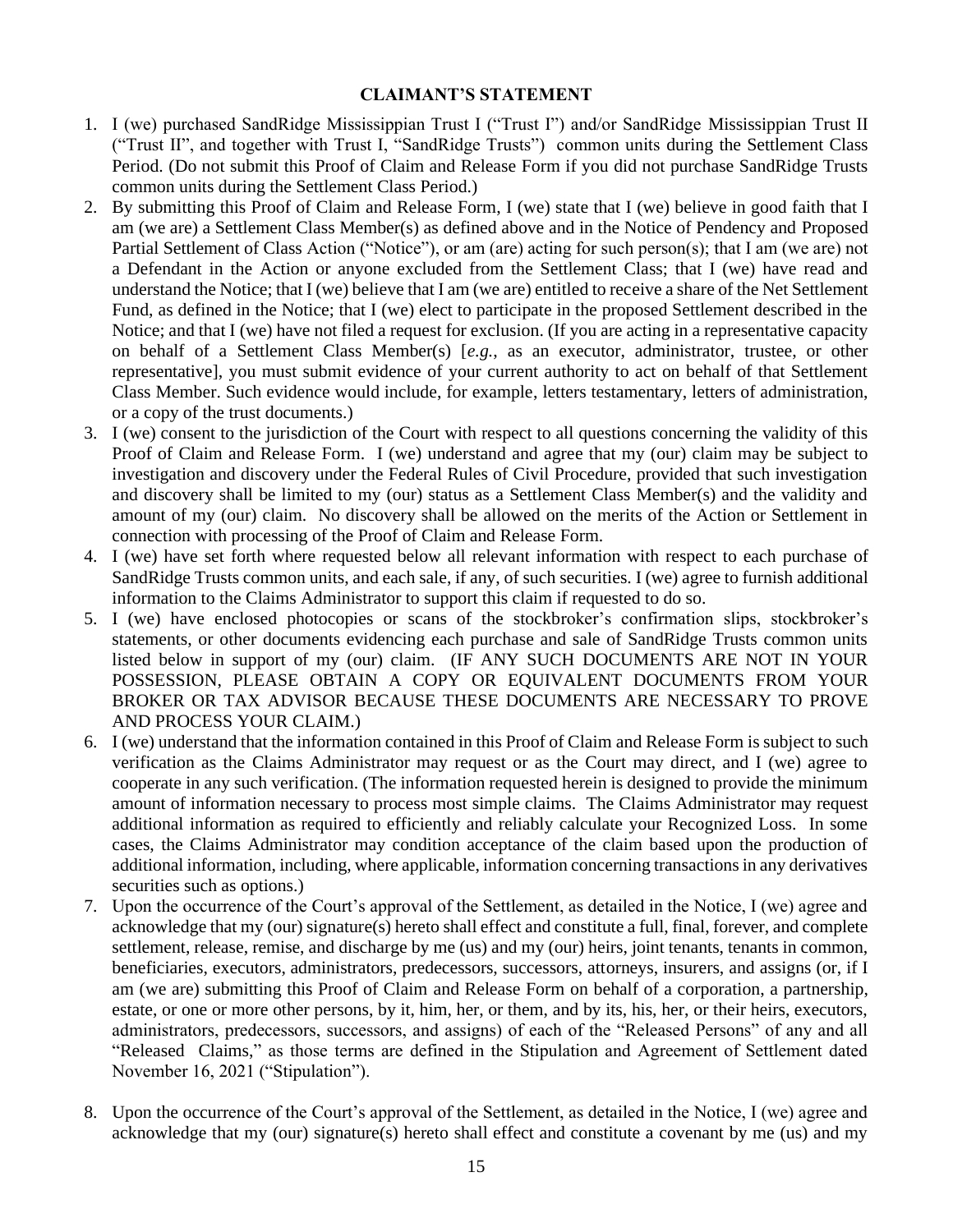(our) heirs, joint tenants, tenants in common, beneficiaries, executors, administrators, predecessors, successors, attorneys, insurers, and assigns (or, if I am (we are) submitting this Proof of Claim and Release Form on behalf of a corporation, a partnership, estate, or one or more other persons, by it, him, her, or them, and by its, his, her, or their heirs, executors, administrators, predecessors, successors, and assigns) to permanently refrain from prosecuting or attempting to prosecute any Released Claims against any of the Released Persons.

- 9. "Released Persons" has the meaning laid out in the Stipulation.
- 10. "Released Claims" has the meaning laid out in the Stipulation.
- 11. "Unknown Claims" has the meaning laid out in the Stipulation.
- 12. I (we) acknowledge that the inclusion of "Unknown Claims" in the definition of Released Claims pursuant to the Stipulation was separately bargained for and is a material element of the Settlement of which this release is a part.
- 13. NOTICE REGARDING INSTITUTIONAL FILERS: Representatives with the authority to file on behalf of (a) accounts of multiple Persons and/or (b) institutional accounts with large numbers of transactions ("Representative Filers") must submit information regarding their clients' transactions in the approved electronic spreadsheet format, which is available by request to the Claims Administrator at efile@strategicclaims.net or by visiting the website www.strategicclaims.net/institutional-filers/. One spreadsheet may contain the information for multiple Persons and institutional accounts who constitute distinct legal entities ("Legal Entities"), but all Representative Filers MUST also submit a manually signed Proof of Claim and Release Form, as well as proof of authority to file (see Item 2 of the Claimant's Statement) along with the electronic spreadsheet. The transactions and holdings in SandRidge Trusts common units should be reported in the electronic file so that each resulting Claim corresponds to a single Legal Entity, regardless of the number of individually managed accounts the Legal Entity has, as only one Claim will be processed per Legal Entity (e.g. a Representative Filer reporting the transactions for a fund with multiple sub-accounts should report one total holding at the start of the Settlement Class Period, one total holding at the end of the Settlement Class Period, and a single set of transactions that includes all transactions made by the Legal Entity across their sub-accounts; this would constitute and be processed a single Claim). The Claims Administrator reserves the right to combine a Legal Entity's accounts into a single Claim prior to processing in the event that a Legal Entity's accounts are divided across multiple Claims when submitted by a Representative Filer. The Claims Administrator also reserves the right to request additional documentary proof regarding a Legal Entity's transactions and holdings in SandRidge Trusts common units to prove and accurately process the Claim.
- 14. NOTICE REGARDING ONLINE FILING: Claimants who are not Representative Filers may submit their claims online using the electronic version of the Proof of Claim and Release Form hosted at www.strategicclaims.net/SandRidge/. If you are not acting as a Representative Filer, you do not need to contact the Claims Administrator prior to filing; you will receive an automated e-mail confirming receipt once your Proof of Claim and Release Form has been submitted. If you are unsure if you should submit your claim as a Representative Filer, please contact the Claims Administrator at info@strategicclaims.net or (866) 274-4004. If you are not a Representative Filer, but your claim contains a large number of transactions, the Claims Administrator may request that you also submit an electronic spreadsheet showing your transactions to accompany your Proof of Claim and Release Form.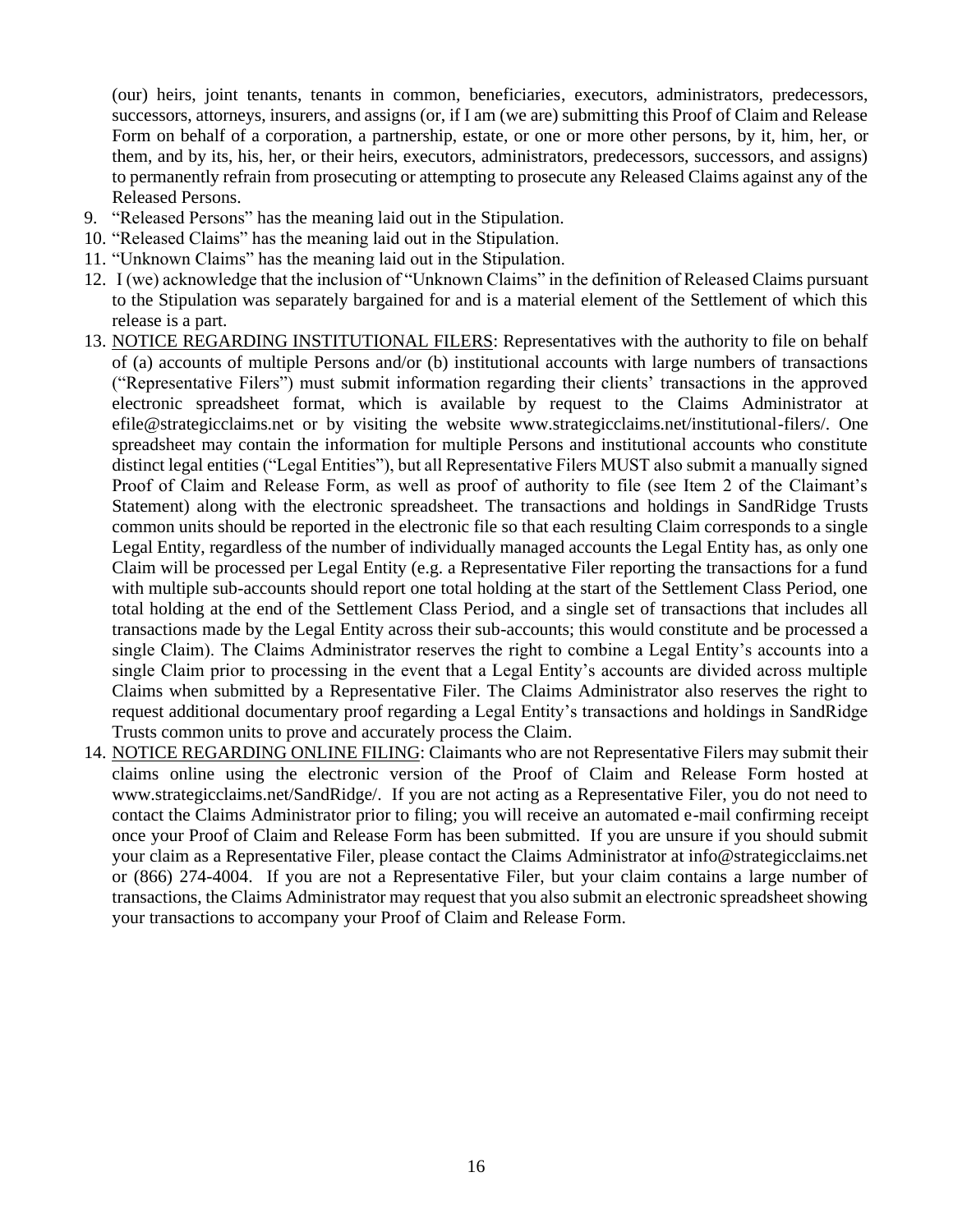## **I. CLAIMANT INFORMATION**

| <b>Beneficial Owner Name</b>              |           |                      |                                                      |  |
|-------------------------------------------|-----------|----------------------|------------------------------------------------------|--|
|                                           |           |                      |                                                      |  |
| Address                                   |           |                      |                                                      |  |
|                                           |           |                      |                                                      |  |
| City                                      |           | <b>State</b>         | Zip Code                                             |  |
| Foreign Province                          |           | Foreign Country      |                                                      |  |
| Day Phone                                 |           | <b>Evening Phone</b> |                                                      |  |
| Email                                     |           |                      |                                                      |  |
| Social Security Number (for individuals): | <b>OR</b> | corporations, etc.): | Taxpayer Identification Number (for estates, trusts, |  |

## **II. SCHEDULE OF TRANSACTIONS IN SANDRIDGE MISSISSIPPIAN TRUST I ("TRUST I") AND/OR SANDRIDGE MISSISSIPPIAN TRUST II ("TRUST II", AND WITH TRUST I, "SANDRIDGE TRUSTS") COMMON UNITS**

#### **Beginning Holdings:**

A. State the total number of shares of SandRidge Trust I common units held at the close of trading on April 4, 2011 (*must be documented).*

State the total number of shares of SandRidge Trust II common units held at the close of trading on April 16, 2012 (*must be documented).*

### **Purchases/Acquisitions:**

B. Separately list each and every purchase or acquisition of SandRidge Trusts common units between April 5, 2011 and June 2, 2013, both dates inclusive, and provide the following information (*must be documented):*

| <b>Security Type</b><br>(Trust I or<br>Trust II) | <b>Trade Date</b><br>(List<br>Chronologically)<br>(Month/Day/Year) | <b>Number of Units</b><br><b>Purchased</b> | Price per<br>Unit | <b>Total Cost</b><br>(Excluding<br>Commissions,<br>Taxes, and Fees) |
|--------------------------------------------------|--------------------------------------------------------------------|--------------------------------------------|-------------------|---------------------------------------------------------------------|
|                                                  |                                                                    |                                            |                   |                                                                     |
|                                                  |                                                                    |                                            |                   |                                                                     |
|                                                  |                                                                    |                                            |                   |                                                                     |
|                                                  |                                                                    |                                            |                   |                                                                     |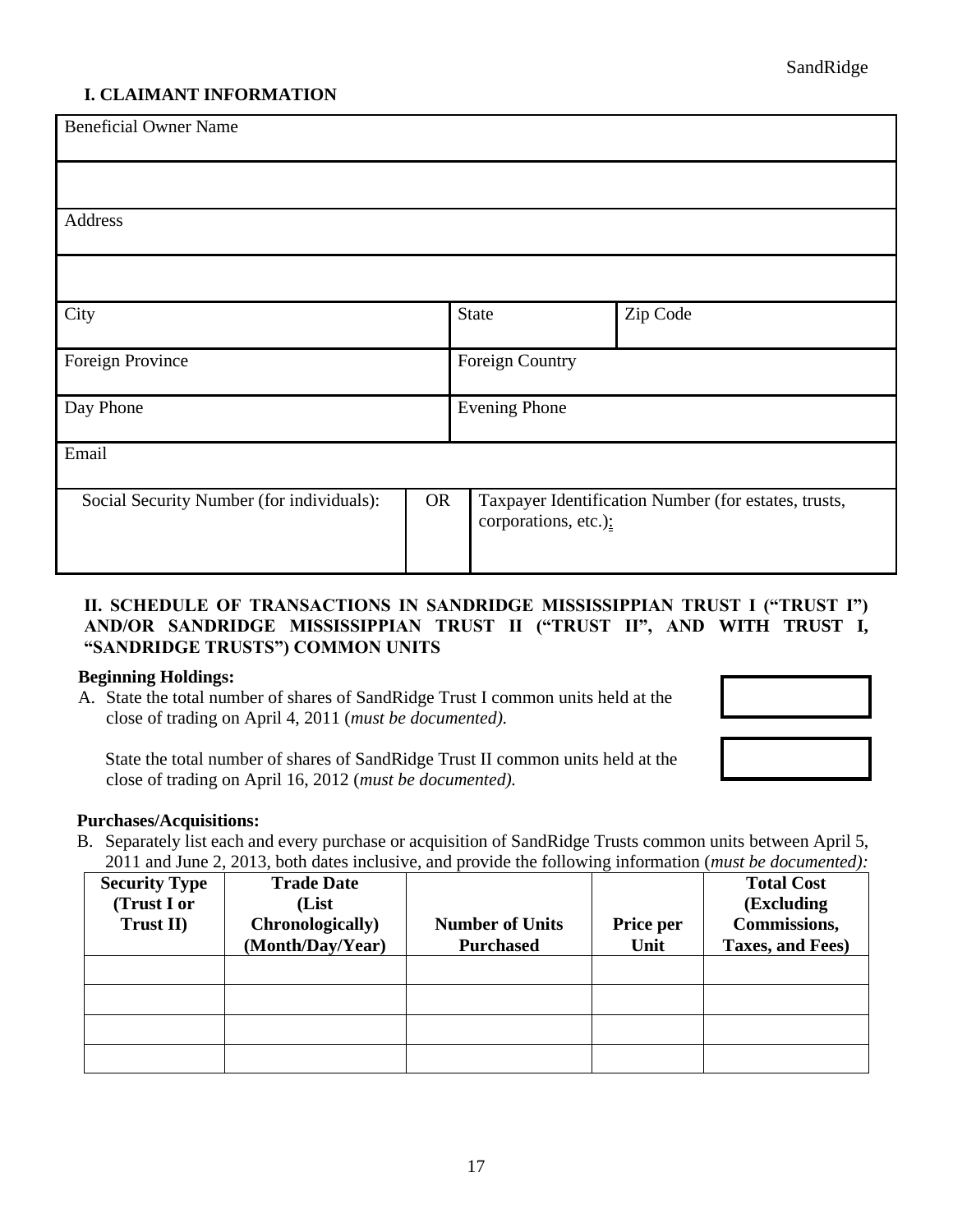# **Sales:**

C. Separately list each and every sale of SandRidge Trusts common units between April 5, 2011 and June 2, 2013, both dates inclusive, and provide the following information (*must be documented*):

| <b>Security Type</b> | <b>Trade Date</b>        |                        |                       | <b>Amount Received</b> |
|----------------------|--------------------------|------------------------|-----------------------|------------------------|
| (Trust I or          | (List                    |                        |                       | (Excluding)            |
| Trust II)            | <b>Chronologically</b> ) | <b>Number of Units</b> |                       | Commissions,           |
|                      | (Month/Day/Year)         | <b>Sold</b>            | <b>Price per Unit</b> | Taxes, and Fees)       |
|                      |                          |                        |                       |                        |
|                      |                          |                        |                       |                        |
|                      |                          |                        |                       |                        |
|                      |                          |                        |                       |                        |

## **Ending Holdings:**

D. State the total number of shares of SandRidge Trusts common units held at the close of trading on June 2, 2013 (*must be documented).*

*Trust I: Trust II:*

**If additional space is needed, attach separate, numbered sheets, giving all required information, substantially in the same format, and print your name and Social Security or Taxpayer Identification number at the top of each sheet.**

## **III. SUBSTITUTE FORM W-9**

Request for Taxpayer Identification Number:

Enter taxpayer identification number below for the Beneficial Owner(s). For most individuals, this is your Social Security Number. The Internal Revenue Service ("I.R.S.") requires such taxpayer identification number. If you fail to provide this information, your claim may be rejected.

| Social Security Number (for<br>individuals) | or | <b>Taxpayer Identification Number</b><br>(for estates, trusts, corporations, etc.) |
|---------------------------------------------|----|------------------------------------------------------------------------------------|
|                                             |    |                                                                                    |

# **IV. CERTIFICATION**

I (We) submit this Proof of Claim and Release Form under the terms of the Stipulation described in the Notice. I (We) also submit to the jurisdiction of the United States District Court for the Western District of Oklahoma, with respect to my (our) claim as a Settlement Class Member(s) and for purposes of enforcing the release and covenant not to sue set forth herein. I (We) further acknowledge that I am (we are) bound by and subject to the terms of any judgment that may be entered in this Action. I (We) have not submitted any other claim covering the same purchases or sales of SandRidge Mississippian Trust I ("Trust I") and/or SandRidge Mississippian Trust II ("Trust II") securities during the Settlement Class Period and know of no other Person having done so on my (our) behalf.

I (We) certify that I am (we are) NOT subject to backup withholding under the provisions of Section 3406  $(a)(1)(c)$  of the Internal Revenue Code because: (a) I am (We are) exempt from backup withholding; or (b) I (We) have not been notified by the I.R.S. that I am (we are) subject to backup withholding as a result of a failure to report all interest or dividends; or (c) the I.R.S. has notified me (us) that I am (we are) no longer subject to backup withholding.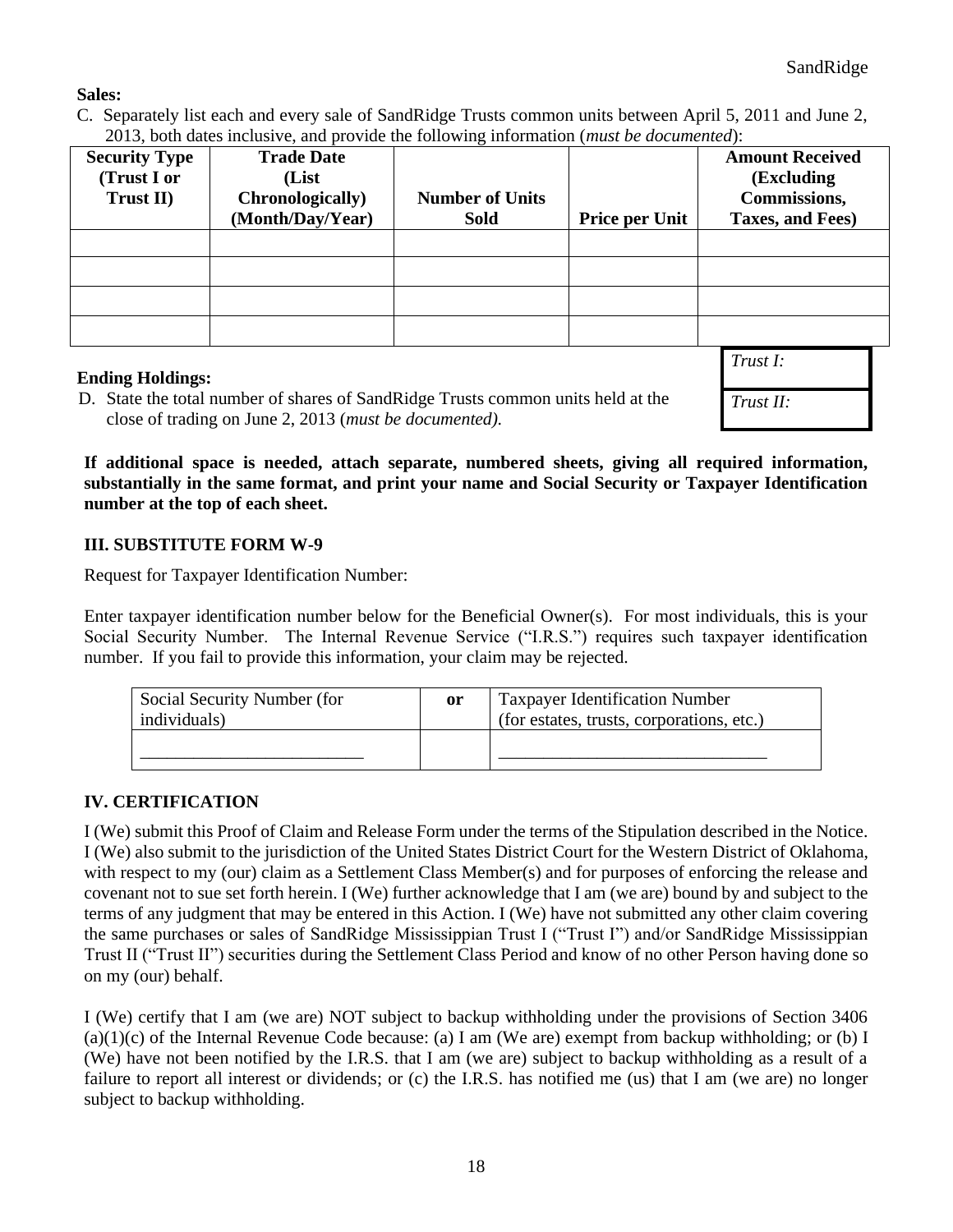NOTE: If you have been notified by the I.R.S. that you are subject to backup withholding, please strike out the language that you are not subject to backup withholding in the certification above.

UNDER THE PENALTIES OF PERJURY UNDER THE LAWS OF THE UNITED STATES, I (WE) CERTIFY THAT ALL OF THE INFORMATION I (WE) PROVIDED ON THIS PROOF OF CLAIM AND RELEASE FORM IS TRUE, CORRECT, AND COMPLETE.

> Signature of Claimant (If this claim is being made on behalf of Joint Claimants, then each must sign):

\_\_\_\_\_\_\_\_\_\_\_\_\_\_\_\_\_\_\_\_\_\_\_\_\_\_\_\_\_\_\_\_\_\_\_\_\_\_\_\_

\_\_\_\_\_\_\_\_\_\_\_\_\_\_\_\_\_\_\_\_\_\_\_\_\_\_\_\_\_\_\_\_\_\_\_\_\_\_\_\_

\_\_\_\_\_\_\_\_\_\_\_\_\_\_\_\_\_\_\_\_\_\_\_\_\_\_\_\_\_\_\_\_\_\_\_\_\_\_\_\_

(Signature)

(Signature)

(Capacity of person(s) signing, *e.g.*, beneficial purchaser(s), executor, administrator, trustee, *etc.*)  $\Box$  Check here if proof of authority to file is enclosed. (See Item 2 under Claimant's Statement)

Date:

## **THIS PROOF OF CLAIM AND RELEASE FORM MUST BE SUBMITTED ONLINE AT WWW.STRATEGICCLAIMS.NET/SANDRIDGE/ NO LATER THAN AUGUST 19, 2022, OR POSTMARKED NO LATER THAN AUGUST 19, 2022, AND MUST BE MAILED TO:**

SandRidge Trusts Securities Settlement c/o Strategic Claims Services 600 N. Jackson St., Ste. 205 P.O. Box 230 Media, PA 19063 Fax: (610) 565-7985 info@strategicclaims.net

A Proof of Claim and Release Form received by the Claims Administrator shall be deemed to have been submitted when posted, if mailed by August 19, 2022 and if a postmark is indicated on the envelope and it is mailed first class and addressed in accordance with the above instructions. In all other cases, a Proof of Claim and Release Form shall be deemed to have been submitted when actually received by the Claims Administrator.

The Claims Administrator will acknowledge receipt of your Proof of Claim and Release Form by mail or email within 45 days of receipt. Your claim is not deemed filed until you receive such an acknowledgement. If you do not receive an acknowledgement within 45 days, please contact the Claims Administrator by telephone toll free at 866-274-4004 or by e-mail at info@strategicclaims.net.

You should be aware that it will take a significant amount of time to process fully all of the Proof of Claim and Release Forms and to administer the Settlement. This work will be completed as promptly as time permits, given the need to investigate and tabulate each Proof of Claim and Release Form. Please notify the Claims Administrator of any change of address.